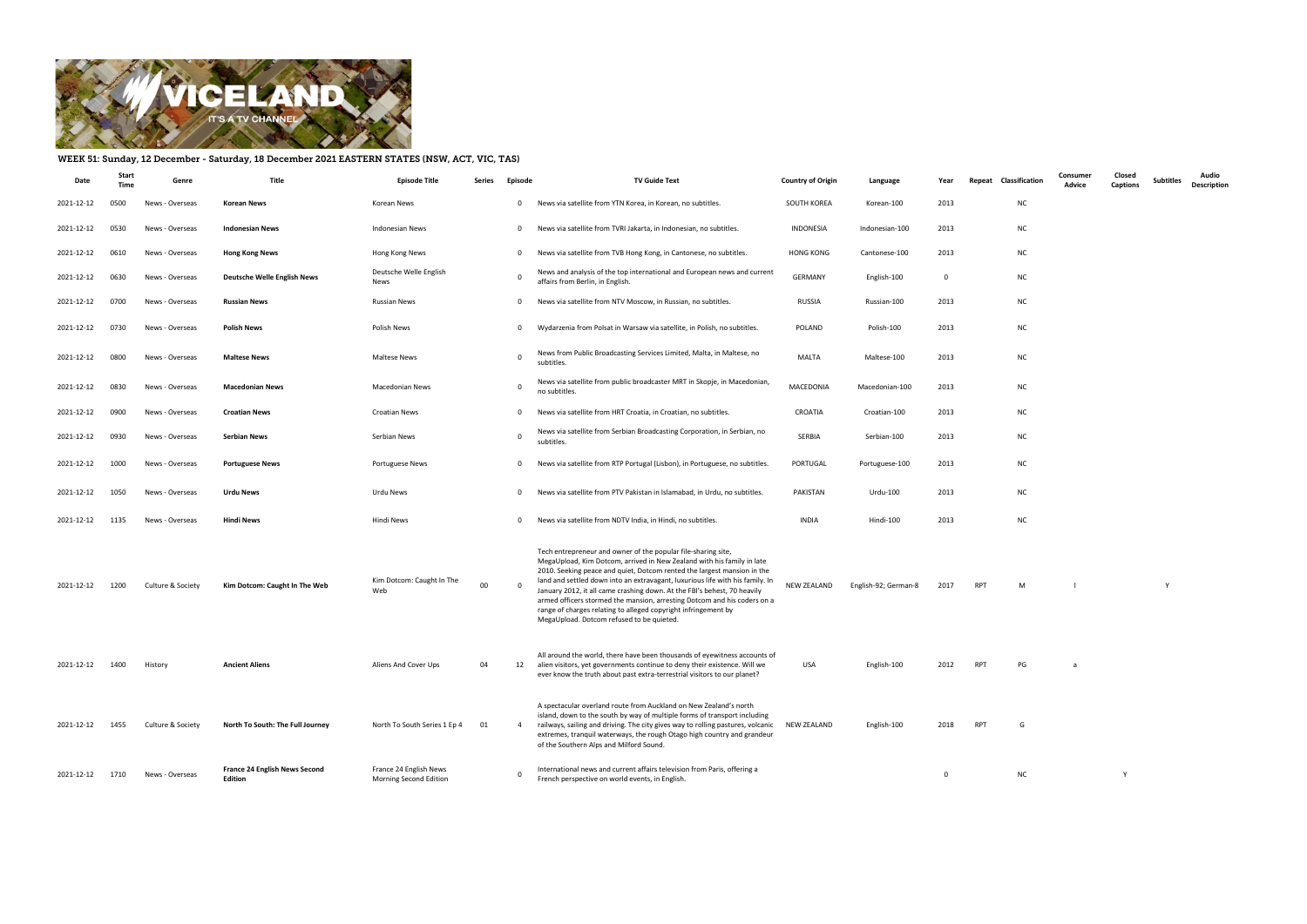| 100 2017 RPT PG |  | Y Y |  |
|-----------------|--|-----|--|
|                 |  |     |  |
|                 |  |     |  |

RPT PG Y

UNITED AIRPT PG and the Microsoft of the Microsoft of the Window Policy of the Window Policy of the Window Poli<br>The Microsoft of the Window Policy of the Window Policy of the Window Policy of the Window Policy of the Windo

RPT M als Y

USA English-100 2020 MA a Y Y RPT MA an s w Y

33.33 RPT M alsv Y Y

PT MA an s v Y Y

| 2021-12-12 | 1740 | Culture & Society | <b>Secrets Of Our Cities</b>                          | Secrets Of Our Cities Series 1<br>Ep 1: Fitzroy | 01 | 1            | Greig Pickhaver (HG Nelson) is on a mission to discover the secrets of some<br>of Australia's most iconic cities. Travelling to Fremantle, Fitzroy and Bondi,<br>Pickhaver uncovers the hidden history and unsung residents who've helped<br>shape these places into the cities they are today. In the trendy, latte lover's<br>paradise of Fitzroy, Victoria, Greig learns how a former slum where many<br>European migrants made their home evolved into one of Melbourne's<br>most desirable suburbs. Fitzroy was a hub for activism and the centre of<br>the new call for Aboriginal rights in the 1970s, and once welcomed an<br>unlikely and unscheduled visitor: Muhammad Ali. | AUSTRALIA             | English-100                                   | 2017        | <b>RPT</b> | PG             |
|------------|------|-------------------|-------------------------------------------------------|-------------------------------------------------|----|--------------|---------------------------------------------------------------------------------------------------------------------------------------------------------------------------------------------------------------------------------------------------------------------------------------------------------------------------------------------------------------------------------------------------------------------------------------------------------------------------------------------------------------------------------------------------------------------------------------------------------------------------------------------------------------------------------------|-----------------------|-----------------------------------------------|-------------|------------|----------------|
| 2021-12-12 | 1835 | Culture & Society | <b>Country Music</b>                                  | Music Will Get Through<br>$(1973 - 1983)$       | 01 | 8            | Back in his home state of Texas, Willie Nelson discovers a music scene in<br>Austin, where a mixture of hippies and rednecks seem to get along and<br>welcome offbeat artists like Nelson whose music becomes a hit. Ricky<br>Skaggs has deep Bluegrass credentials, but his time with Emmylou Harris'<br>Hot Band inspires him to experiment with a sound combining the acoustic<br>instruments of a string band with something more electric.                                                                                                                                                                                                                                       | USA                   | English-100                                   | 2019        | <b>RPT</b> | PG             |
| 2021-12-12 | 1935 | Culture & Society | <b>Chernobyl: Guy Martin</b>                          | Our Guy In Russia Series 1<br>Ep 3              | 01 | 3            | Guy heads for Chernobyl in Ukraine - the site of the biggest nuclear<br>disaster in history - to explore the record-breaking engineering solutions<br>attempting to make the area safe, 32 years after the nuclear power station<br>exploded.                                                                                                                                                                                                                                                                                                                                                                                                                                         | <b>UNITED KINGDOM</b> | English-100                                   | 2018        | <b>RPT</b> | PG             |
| 2021-12-12 | 2030 | Quiz              | <b>Patriot Brains</b>                                 | Patriot Brains Series 1 Ep 3                    | 01 | 3            | Hosted by legendary UK comedian Bill Bailey, Patriot Brains is a brand new<br>trans-Tasman comedy panel show that sees Australian and New Zealand<br>comedians battle it out to determine once and for all, who's best - Kiwis or<br>Aussies?                                                                                                                                                                                                                                                                                                                                                                                                                                         | <b>NEW ZEALAND</b>    | English-100                                   | 2020        | <b>RPT</b> | М              |
| 2021-12-12 | 2125 | Culture & Society | <b>New</b><br>Dark Side Of The Ring<br><b>Episode</b> | Plane Ride From Hell, The                       | 03 | 8            | A private 757 flight descended into a nightmare as intoxicated wrestlers<br>clashed with their flight crew, erupting into one of wrestling's most<br>infamous scandals.                                                                                                                                                                                                                                                                                                                                                                                                                                                                                                               | USA                   | English-100                                   | 2020        |            | M/             |
| 2021-12-12 | 2210 | Sexuality         | The Mega Brothel                                      | Mega Brothel, The                               | 00 | $\mathbf 0$  | As Britain debates what should be done to update their antiquated<br>prostitution laws, this unique film takes a look inside one of the biggest<br>brothels in Europe - part of the Paradise mega-brothel chain in Germany<br>to explore what life is like for the girls, clients, and management in a<br>country with some of the most liberal prostitution laws in the world.                                                                                                                                                                                                                                                                                                       |                       | UNITED KINGDOM English-60; German-40          | 2015        | <b>RPT</b> |                |
| 2021-12-12 | 2305 | Period            | Das Boot                                              | Das Boot Series 1 Ep 4                          | 01 | 4            | Following the explosion at La Rochelle, the Mayor is ordered to make some<br>harsh decisions under the watchful eye of Gluck and Forster and a<br>dismayed Duval. With innocent lives on the line, everyone is looking for a<br>chance to change the outcome. As both Forster and Carla make their<br>feelings for Simone clear, both romantically and professionally, Simone is<br>torn between two sides. However, still reeling from Natalie's injuries at the<br>hands of Captain Schulz and his men, she must think with her head and not<br>her heart.                                                                                                                          | <b>GERMANY</b>        | German-33.34; English-<br>33.33; French-33.33 | 2018        | <b>RPT</b> |                |
| 2021-12-12 | 2410 | Thriller          | <b>MOVIE</b><br><b>Under The Silver Lake</b>          |                                                 |    | $\Omega$     | When his beautiful and mysterious neighbour disappears without a trace,<br>an aimless young man attempts to find her and uncovers a string of strange<br>crimes, unsolved murders, and bizarre coincidences in his East Los Angeles<br>neighbourhood. Stars Andrew Garfield, Riley Keough and Topher Grace.                                                                                                                                                                                                                                                                                                                                                                           | USA                   | English-100                                   | 2018        | <b>RPT</b> | M              |
| 2021-12-12 | 2640 | News - Overseas   | France 24 News In English From<br>Paris               | France 24 English News                          |    | 0            | International news and current affairs television from Paris, offering a<br>French perspective on world events, in English.                                                                                                                                                                                                                                                                                                                                                                                                                                                                                                                                                           | <b>FRANCE</b>         | English-100                                   | 0           |            | N0             |
| 2021-12-12 | 2700 | News - Overseas   | Thai News                                             | Thai News                                       |    | 0            | News via satellite from Thai Public Broadcasting Service, in Thai, no<br>subtitles.                                                                                                                                                                                                                                                                                                                                                                                                                                                                                                                                                                                                   | THAILAND              | Thai-100                                      | 0           |            | N0             |
| 2021-12-12 | 2730 | News - Overseas   | <b>Bangla News</b>                                    | Bangla News                                     |    | 0            | News via satellite from Channel i Bangladesh, in Bangla, no subtitles.                                                                                                                                                                                                                                                                                                                                                                                                                                                                                                                                                                                                                | BANGLADESH            | Bengali-100                                   | 0           |            | N0             |
| 2021-12-12 | 2800 | News - Overseas   | Punjabi News                                          | Punjabi News                                    |    | 0            | News via satellite from India, in Punjabi, no subtitles.                                                                                                                                                                                                                                                                                                                                                                                                                                                                                                                                                                                                                              | <b>INDIA</b>          | Punjabi-100                                   | $\mathbf 0$ |            | N0             |
| 2021-12-12 | 2830 | News - Overseas   | Sri Lankan Sinhalese News                             | Sri Lankan Sinhalese News                       |    | $\mathbf 0$  | News from Sri Lanka Rupavahini Corporation Colombo Sri Lanka, in<br>Sinhalese, no subtitles.                                                                                                                                                                                                                                                                                                                                                                                                                                                                                                                                                                                          | <b>SRI LANKA</b>      | Sinhalese-100                                 | 0           |            | N0             |
| 2021-12-13 | 0500 | News - Overseas   | <b>Korean News</b>                                    | Korean News                                     |    | 0            | News via satellite from YTN Korea, in Korean, no subtitles.                                                                                                                                                                                                                                                                                                                                                                                                                                                                                                                                                                                                                           | SOUTH KOREA           | Korean-100                                    | 2013        |            | N0             |
| 2021-12-13 | 0530 | News - Overseas   | <b>Indonesian News</b>                                | <b>Indonesian News</b>                          |    | $\mathbf{0}$ | News via satellite from TVRI Jakarta, in Indonesian, no subtitles.                                                                                                                                                                                                                                                                                                                                                                                                                                                                                                                                                                                                                    | INDONESIA             | Indonesian-100                                | 2013        |            | N <sub>C</sub> |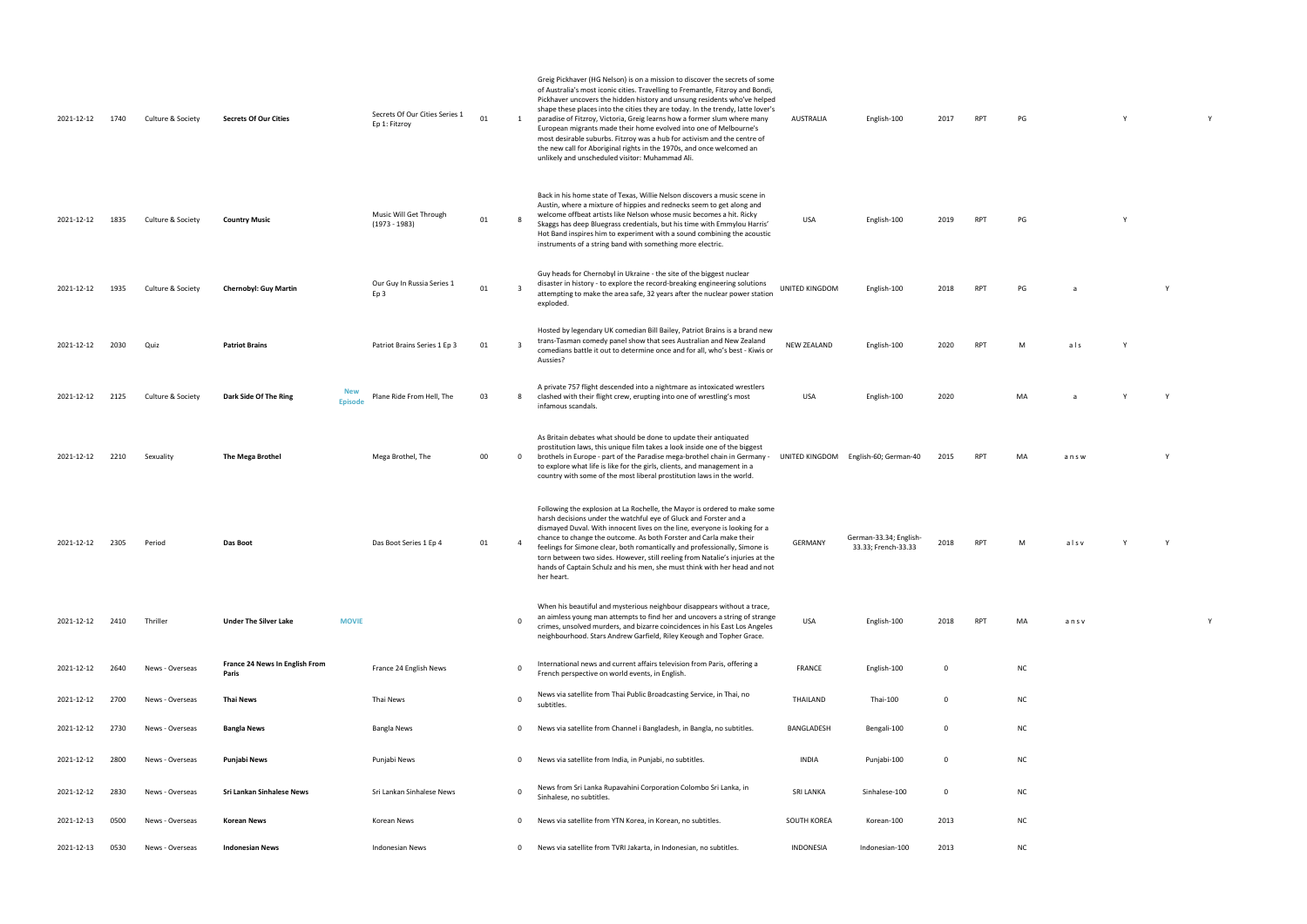| 2021-12-13 | 0610 | News - Overseas   | <b>Hong Kong News</b>                          |                              | Hong Kong News                                                   |      | 0           | News via satellite from TVB Hong Kong, in Cantonese, no subtitles.                                                                                                                                                                                                                                                                                      | <b>HONG KONG</b>   | Cantonese-100  | 2013 |            | NC        |     |   |
|------------|------|-------------------|------------------------------------------------|------------------------------|------------------------------------------------------------------|------|-------------|---------------------------------------------------------------------------------------------------------------------------------------------------------------------------------------------------------------------------------------------------------------------------------------------------------------------------------------------------------|--------------------|----------------|------|------------|-----------|-----|---|
| 2021-12-13 | 0630 | News - Overseas   | <b>Deutsche Welle English News</b>             |                              | Deutsche Welle English<br>News                                   |      | 0           | News and analysis of the top international and European news and current<br>affairs from Berlin, in English.                                                                                                                                                                                                                                            | <b>GERMANY</b>     | English-100    | 0    |            | <b>NC</b> |     |   |
| 2021-12-13 | 0700 | News - Overseas   | <b>Russian News</b>                            |                              | <b>Russian News</b>                                              |      | 0           | News via satellite from NTV Moscow, in Russian, no subtitles.                                                                                                                                                                                                                                                                                           | <b>RUSSIA</b>      | Russian-100    | 2013 |            | <b>NC</b> |     |   |
| 2021-12-13 | 0730 | News - Overseas   | <b>Polish News</b>                             |                              | Polish News                                                      |      | 0           | Wydarzenia from Polsat in Warsaw via satellite, in Polish, no subtitles.                                                                                                                                                                                                                                                                                | POLAND             | Polish-100     | 2013 |            | <b>NC</b> |     |   |
| 2021-12-13 | 0800 | News - Overseas   | <b>Latin American News</b>                     |                              | Latin American News                                              |      | 0           | News via satellite from Television National de Chile, in Spanish, no<br>subtitles.                                                                                                                                                                                                                                                                      | <b>CHILE</b>       | Spanish-100    | 2013 |            | NC        |     |   |
| 2021-12-13 | 0830 | News - Overseas   | <b>Macedonian News</b>                         |                              | <b>Macedonian News</b>                                           |      | 0           | News via satellite from public broadcaster MRT in Skopje, in Macedonian,<br>no subtitles.                                                                                                                                                                                                                                                               | MACEDONIA          | Macedonian-100 | 2013 |            | <b>NC</b> |     |   |
| 2021-12-13 | 0900 | News - Overseas   | <b>Croatian News</b>                           |                              | <b>Croatian News</b>                                             |      | 0           | News via satellite from HRT Croatia, in Croatian, no subtitles.                                                                                                                                                                                                                                                                                         | CROATIA            | Croatian-100   | 2013 |            | NC        |     |   |
| 2021-12-13 | 0930 | Basketball        | <b>Basketball: SBS Courtside</b>               | <b>SPORT</b>                 | Basketball: Courtside 2021,<br>Ep 16                             | 2021 | 16          | Adrian Arciuli presents SBS Courtside. The program features key highlights<br>from the season and previews the upcoming games live on SBS VICELAND.                                                                                                                                                                                                     |                    |                | 2021 | <b>RPT</b> | <b>NC</b> |     |   |
| 2021-12-13 | 1000 | Basketball        | NBA 2021-2022: Nets V Pistons                  | LIVE                         | Basketball: Nba 2021-2022,<br>Brooklyn Nets V Detroit<br>Pistons | 2021 | 16          | Live coverage of the 2021-2022 National Basketball Association. Brooklyn<br>Nets take on Detroit Pistons at Little Caesars Arena. Tip-off at 10.05am<br>AEDT.                                                                                                                                                                                           | USA                |                | 2021 | LIVE       | <b>NC</b> |     |   |
| 2021-12-13 | 1230 | Culture & Society | Lee Lin Chin's Fashionista                     |                              | Naomi Goodsir: Milliner                                          | 01   | - 1         | Hosted by SBS TV's iconic fashion guru, Lee Lin Chin. Tonight's episode<br>features Milliner Naomi Goodsir.                                                                                                                                                                                                                                             | AUSTRALIA          | English-100    | 2003 | <b>RPT</b> | G         |     | Y |
| 2021-12-13 | 1240 | Culture & Society | North To South: The Full Journey               |                              | North To South Series 1 Ep 5                                     | 01   | 5           | A spectacular overland route from Auckland on New Zealand's north<br>island, down to the south by way of multiple forms of transport including<br>railways, sailing and driving. The city gives way to rolling pastures, volcanic<br>extremes, tranquil waterways, the rough Otago high country and grandeur<br>of the Southern Alps and Milford Sound. | NEW ZEALAND        | English-100    | 2018 | RPT        | G         |     |   |
| 2021-12-13 | 1600 | News - Overseas   | <b>ABC America: World News</b><br>Tonight      | <b>NEWS</b>                  | Abc America: World News<br>Tonight With David Muir               |      | $\mathbf 0$ | America's number one network news bulletin with anchors David Muir<br>weekdays, Whit Johnson Saturday edition, and Linsey Davis Sunday<br>edition.                                                                                                                                                                                                      | USA                | English-100    | 0    |            | <b>NC</b> |     | Y |
| 2021-12-13 | 1625 | News - Overseas   | <b>This Week with George</b><br>Stephanopoulos |                              | Abc America: This Week<br>NEWS With George<br>Stephanopoulos     |      | 0           | This Week with George Stephanopoulos from ABC America.                                                                                                                                                                                                                                                                                                  | USA                | English-100    | 0    |            | <b>NC</b> |     | Y |
| 2021-12-13 | 1720 | Culture & Society | The Joy Of Painting With Bob<br>Ross           |                              | Joy Of Painting With Bob<br>Ross Series 4, The Ep 1              | 04   | - 1         | Bob Ross will fascinate you with this crimson winter scene, where cabin<br>and snow are virtually undisturbed and the evergreens are full.                                                                                                                                                                                                              | <b>USA</b>         | English-100    | 1984 | <b>RPT</b> | G         |     |   |
| 2021-12-13 | 1755 | Contemporary      | <b>Shortland Street</b>                        | New<br><b>Episode</b>        | <b>Shortland Street Series 3</b><br>2021 Ep 282                  | 03   | 282         | The hugely popular Kiwi soap is set around the goings-on at a fictional<br>Auckland hospital, and has a reputation for dealing with complex social<br>issues in an inclusive and engrossing way.                                                                                                                                                        | <b>NEW ZEALAND</b> | English-100    | 2020 |            | PG        |     |   |
| 2021-12-13 | 1825 | Quiz              | RocKwiz                                        |                              | Dash And Will And Kav<br>Temperley                               | 07   | 5           | Rock music's most famous faces continue to mix it with the best local trivia<br>buffs. Host Julia Zemiro asks the questions and Brian Nankervis adjudicates<br>over the mayhem. Tonight, Eskimo Joe's Kav Temperley joins enchanting<br>pop stars Dash and Will in a stirring rendition of Tom Petty's 'I Won't Back<br>Down'.                          | AUSTRALIA          | English-100    | 2009 | <b>RPT</b> | PG        |     | Y |
| 2021-12-13 | 1905 | Quiz              | Jeopardy!                                      | <b>SBS</b><br><b>Encore</b>  | Jeopardy Series 35 Ep 146                                        | 35   | 146         | The late Alex Trebek hosts Jeopardy!, where the answers are revealed and<br>the contestants must guess the appropriate questions.                                                                                                                                                                                                                       | <b>USA</b>         | English-100    | 2018 | <b>RPT</b> | PG        |     |   |
| 2021-12-13 | 1930 | News - Domestic   | <b>NITV News Update</b>                        | <b>NITV</b><br><b>Encore</b> | Nitv News Update 2021<br>5min Viceland Version Ep<br>245         | 2021 | 245         | The latest news from the oldest living culture, NITV delivers Australian<br>stories from an Indigenous perspective.                                                                                                                                                                                                                                     | <b>AUSTRALIA</b>   |                | 2021 |            | <b>NC</b> |     |   |
| 2021-12-13 | 1935 | Quiz              | 8 Out Of 10 Cats Does<br>Countdown             |                              | 8 Out Of 10 Cats Does<br>Countdown Series 9 Ep 24                | 09   | 24          | 8 Out Of 10 Cats Does Countdown is hosted by Jimmy Carr, with team<br>captains Sean Lock and Jon Richardson, and features Rachel Riley and Susie UNITED KINGDOM<br>Dent on maths and dictionary duty respectively.                                                                                                                                      |                    | English-100    | 2016 | <b>RPT</b> | M         | als | Y |
| 2021-12-13 | 2030 | Culture & Society | Dark Side Of The 90s                           | <b>Episode</b>               | Baywatch: Sex Sells                                              | 01   | 6           | The world's first influencer was a TV show. Baywatch's Southern California<br>sun, action, and laser focus on beauty made it appeal to more than a billion<br>people worldwide.                                                                                                                                                                         | <b>USA</b>         | English-100    | 2021 |            | MA        | a   | Y |

| NC            |     |             |
|---------------|-----|-------------|
| NC            |     |             |
| NC            |     |             |
| NC            |     |             |
| NC            |     |             |
| NC            |     |             |
| NC            |     |             |
| NC            |     |             |
| NC            |     |             |
|               |     |             |
| G             |     | Y           |
|               |     |             |
| G             |     |             |
|               |     |             |
| NC            |     | Y           |
| NC            |     | Y           |
| G             |     |             |
|               |     |             |
| $\mathsf{PG}$ |     |             |
|               |     |             |
| PG            |     | $\mathsf Y$ |
|               |     |             |
| PG            |     |             |
|               |     |             |
| NC            |     |             |
| M             | als | $\mathsf Y$ |
|               |     |             |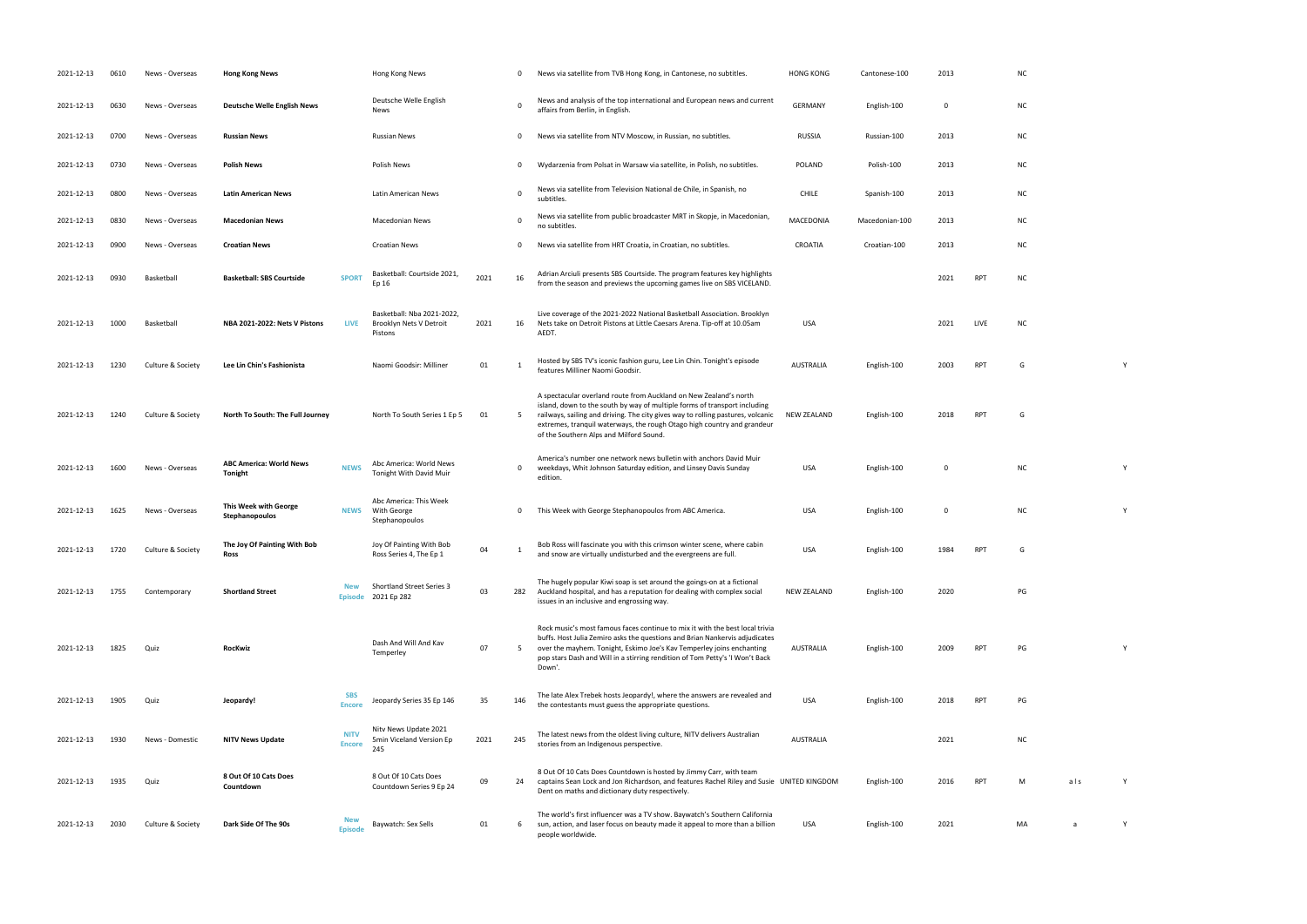| 2021-12-13 | 2120 | Variety         | Hypothetical                                   | <b>New</b><br><b>Season</b><br><b>Premiere</b> | Hypothetical Series 3 Ep 1     | 03 | 1              | This week, Josh Widdicombe and James Acaster will be posing ridiculous<br>Hypothetical scenarios to Suzi Ruffell, Tom Allen, Sophie Duker and Desiree UNITED KINGDOM<br>Burch.            |                  | English-100           | 2020        |            | M         |      |   |  |
|------------|------|-----------------|------------------------------------------------|------------------------------------------------|--------------------------------|----|----------------|-------------------------------------------------------------------------------------------------------------------------------------------------------------------------------------------|------------------|-----------------------|-------------|------------|-----------|------|---|--|
| 2021-12-13 | 2210 | Narrative       | Chad                                           | <b>New</b><br><b>Series</b><br>Premiere        | Pilot                          | 01 | - 1            | Eager to make his mark on his first day of high school, Chad spins a lie<br>about his summer that quickly spirals out of control.                                                         | <b>USA</b>       | English-100           | 2021        |            | M         | d s  |   |  |
| 2021-12-13 | 2240 | Narrative       | Chad                                           | New<br><b>Episode</b>                          | Sword                          | 01 | - 2            | Chad receives a special gift from his estranged father, but when he uses it<br>to gain social capital at school his plans go horribly awry.                                               | USA              | English-100           | 2021        |            | M         | a    |   |  |
| 2021-12-13 | 2305 | Sexuality       | Sex Tape                                       |                                                | Sex Tape Series 1 Ep 1         | 01 | -1             | Three couples with sex and relationship issues film their most intimate<br>moments, sharing their sex tapes as they seek to relight the fire with input<br>from a relationship therapist. | BELGIUM          | Flemish-95; English-5 | 2018        | RPT        | MA        | alsw |   |  |
| 2021-12-13 | 2405 | Thriller        | The X-Files                                    |                                                | Orison                         | 07 |                | A reverend helps a death fetishist - who once terrorised Scully - escape<br>from prison.                                                                                                  | USA              | English-100           | 1999        | <b>RPT</b> | MA        | h v  |   |  |
| 2021-12-13 | 2455 | Thriller        | The X-Files                                    |                                                | Amazing Maleeni, The           | 07 | - 8            | The agents attempt to solve a mystery involving a magician who literally<br>lost his head.                                                                                                | USA              | English-100           | 1999        | <b>RPT</b> | MA        | h v  | Y |  |
| 2021-12-13 | 2545 | Thriller        | The X-Files                                    |                                                | Signs And Wonders              | 07 | 9              | The agents investigate when a man connected to a church that uses deadly<br>snakes to test the righteousness of its members dies after being repeatedly<br>bitten by snakes.              | USA              | English-100           | 1999        | RPT        | MA        | h v  | Y |  |
| 2021-12-13 | 2635 | News - Overseas | <b>France 24 News In English From</b><br>Paris |                                                | France 24 English News         |    | 0              | International news and current affairs television from Paris, offering a<br>French perspective on world events, in English.                                                               | FRANCE           | English-100           | 0           |            | <b>NC</b> |      |   |  |
| 2021-12-13 | 2700 | News - Overseas | Thai News                                      |                                                | Thai News                      |    | $\mathbf 0$    | News via satellite from Thai Public Broadcasting Service, in Thai, no<br>subtitles.                                                                                                       | THAILAND         | Thai-100              | 0           |            | <b>NC</b> |      |   |  |
| 2021-12-13 | 2730 | News - Overseas | <b>Bangla News</b>                             |                                                | Bangla News                    |    | $\mathbf 0$    | News via satellite from Channel i Bangladesh, in Bangla, no subtitles.                                                                                                                    | BANGLADESH       | Bengali-100           | 0           |            | <b>NC</b> |      |   |  |
| 2021-12-13 | 2800 | News - Overseas | Punjabi News                                   |                                                | Punjabi News                   |    | 0              | News via satellite from India, in Punjabi, no subtitles.                                                                                                                                  | INDIA            | Punjabi-100           | 0           |            | <b>NC</b> |      |   |  |
| 2021-12-13 | 2830 | News - Overseas | Sri Lankan Sinhalese News                      |                                                | Sri Lankan Sinhalese News      |    | 0              | News from Sri Lanka Rupavahini Corporation Colombo Sri Lanka, in<br>Sinhalese, no subtitles.                                                                                              | <b>SRI LANKA</b> | Sinhalese-100         | 0           |            | <b>NC</b> |      |   |  |
| 2021-12-14 | 0500 | News - Overseas | Korean News                                    |                                                | Korean News                    |    | $\mathbf 0$    | News via satellite from YTN Korea, in Korean, no subtitles.                                                                                                                               | SOUTH KOREA      | Korean-100            | 2013        |            | <b>NC</b> |      |   |  |
| 2021-12-14 | 0530 | News - Overseas | <b>Indonesian News</b>                         |                                                | <b>Indonesian News</b>         |    | $\mathbf 0$    | News via satellite from TVRI Jakarta, in Indonesian, no subtitles.                                                                                                                        | <b>INDONESIA</b> | Indonesian-100        | 2013        |            | <b>NC</b> |      |   |  |
| 2021-12-14 | 0610 | News - Overseas | <b>Hong Kong News</b>                          |                                                | Hong Kong News                 |    | $\mathbf{0}$   | News via satellite from TVB Hong Kong, in Cantonese, no subtitles.                                                                                                                        | <b>HONG KONG</b> | Cantonese-100         | 2013        |            | <b>NC</b> |      |   |  |
| 2021-12-14 | 0630 | News - Overseas | <b>Deutsche Welle English News</b>             |                                                | Deutsche Welle English<br>News |    | $\mathbf 0$    | News and analysis of the top international and European news and current<br>affairs from Berlin, in English.                                                                              | <b>GERMANY</b>   | English-100           | $\mathbf 0$ |            | <b>NC</b> |      |   |  |
| 2021-12-14 | 0700 | News - Overseas | <b>Russian News</b>                            |                                                | <b>Russian News</b>            |    | $\overline{0}$ | News via satellite from NTV Moscow, in Russian, no subtitles.                                                                                                                             | <b>RUSSIA</b>    | Russian-100           | 2013        |            | <b>NC</b> |      |   |  |
| 2021-12-14 | 0730 | News - Overseas | <b>Polish News</b>                             |                                                | Polish News                    |    | $\mathbf{0}$   | Wydarzenia from Polsat in Warsaw via satellite, in Polish, no subtitles.                                                                                                                  | POLAND           | Polish-100            | 2013        |            | <b>NC</b> |      |   |  |
| 2021-12-14 | 0800 | News - Overseas | Ukrainian News                                 |                                                | Ukrainian News                 |    | $\mathbf 0$    | Ukrainian News from the National Television Company of Ukraine in Kyiv,<br>no subtitles.                                                                                                  | UKRAINE          | Ukrainian-100         | 2014        |            | <b>NC</b> |      |   |  |
| 2021-12-14 | 0830 | News - Overseas | <b>Macedonian News</b>                         |                                                | <b>Macedonian News</b>         |    | $\mathbf 0$    | News via satellite from public broadcaster MRT in Skopje, in Macedonian,<br>no subtitles.                                                                                                 | MACEDONIA        | Macedonian-100        | 2013        |            | NC        |      |   |  |
| 2021-12-14 | 0900 | News - Overseas | <b>Croatian News</b>                           |                                                | <b>Croatian News</b>           |    | 0              | News via satellite from HRT Croatia, in Croatian, no subtitles.                                                                                                                           | CROATIA          | Croatian-100          | 2013        |            | <b>NC</b> |      |   |  |
| 2021-12-14 | 0930 | News - Overseas | <b>Serbian News</b>                            |                                                | Serbian News                   |    | $\mathbf 0$    | News via satellite from Serbian Broadcasting Corporation, in Serbian, no<br>subtitles.                                                                                                    | SERBIA           | Serbian-100           | 2013        |            | <b>NC</b> |      |   |  |
| 2021-12-14 | 1000 | News - Overseas | <b>Dutch News</b>                              |                                                | Dutch News                     |    | $\mathbf 0$    | News via satellite from BVN, in Dutch, no subtitles.                                                                                                                                      | NETHERLANDS      | Dutch-100             | 2013        |            | <b>NC</b> |      |   |  |
| 2021-12-14 | 1030 | News - Overseas | Nepali News                                    |                                                | Nepali News                    |    | $\mathbf 0$    | News via satellite from Nepal Television in Kathmandu, in Nepali, no<br>subtitles.                                                                                                        | NEPAL            | Nepali-100            | 0           |            | <b>NC</b> |      |   |  |
| 2021-12-14 | 1100 | News - Overseas | <b>NHK Japanese News</b>                       |                                                | Nhk Japanese News              |    | $\mathbf 0$    | News via satellite from NHK Tokyo in Japanese, no subtitles.                                                                                                                              | JAPAN            | Japanese-100          | 2013        |            | <b>NC</b> |      |   |  |
| 2021-12-14 | 1135 | News - Overseas | <b>Hindi News</b>                              |                                                | Hindi News                     |    | $\mathbf 0$    | News via satellite from NDTV India, in Hindi, no subtitles.                                                                                                                               | INDIA            | Hindi-100             | 2013        |            | <b>NC</b> |      |   |  |

| M |  |  |  |
|---|--|--|--|

| M | d s | Υ |
|---|-----|---|
| M | a   | Υ |

| МA | alsw | Υ |
|----|------|---|
|    |      |   |
|    |      |   |

| ИA | h v | Υ |
|----|-----|---|
|    |     |   |

| ΛА | h v | $\mathbf{v}$ |
|----|-----|--------------|
|    |     |              |
|    |     |              |
|    |     |              |

| ИA | h v | Υ |
|----|-----|---|
|    |     |   |
|    |     |   |

- 
- 
- 
- 
- 
- 
- 
- 
- 
- 
- 
- 
- 
- 
- 
- 
-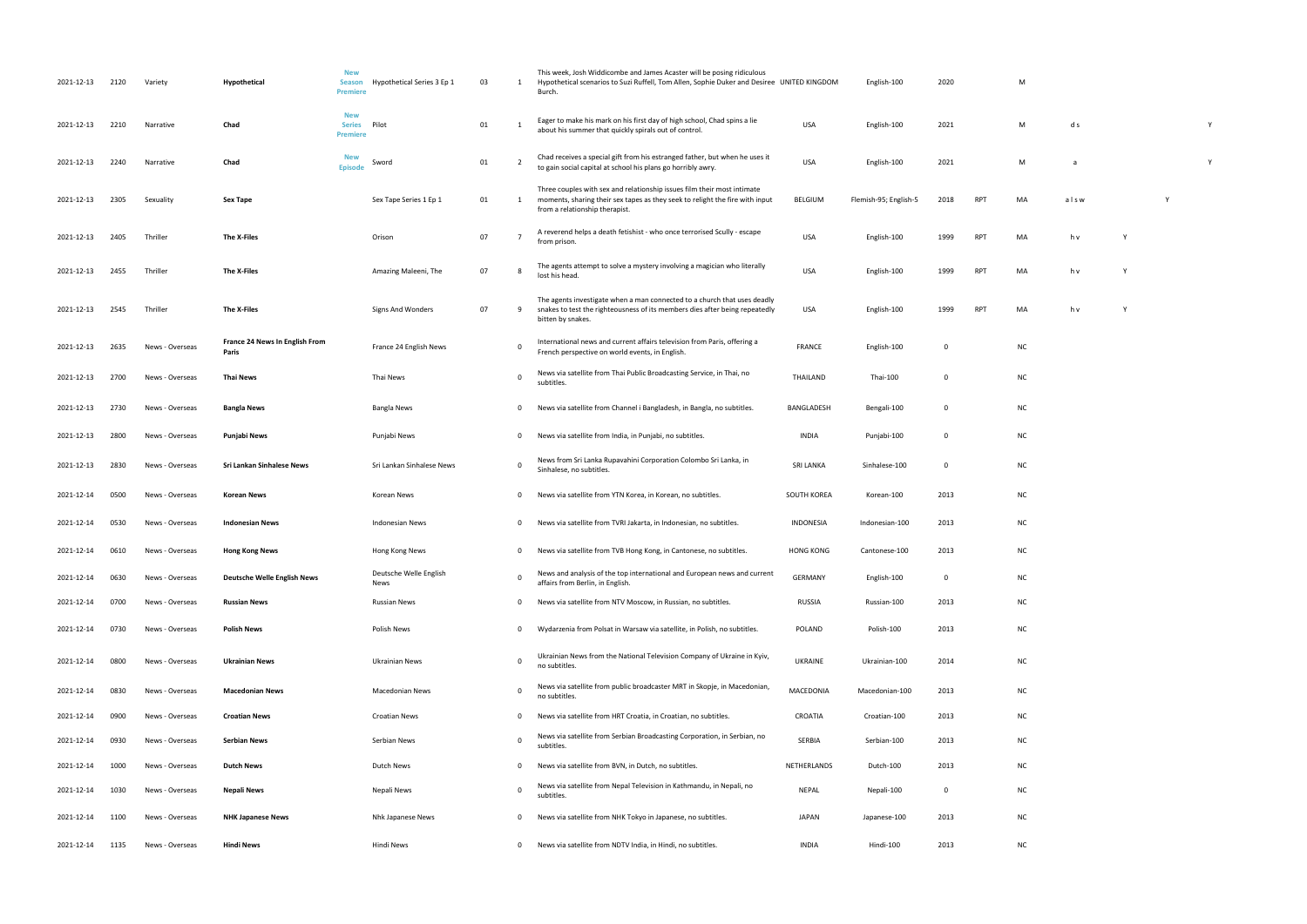| 2021-12-14 | 1200 | Basketball                      | NBA 2021-2022: Nets V Pistons               | <b>REPLAY</b>                                  | Basketball: Nba 2021-2022,<br>Brooklyn Nets V Detroit<br>Pistons | 2021 | 16             | Live coverage of the 2021-2022 National Basketball Association. Brooklyn<br>Nets take on Detroit Pistons at Little Caesars Arena. Tip-off at 10.05am<br>AEDT.                                                                                                                                                                                                                                                                          | USA                |                                              | 2021        | RPT        | <b>NC</b> |             |              |
|------------|------|---------------------------------|---------------------------------------------|------------------------------------------------|------------------------------------------------------------------|------|----------------|----------------------------------------------------------------------------------------------------------------------------------------------------------------------------------------------------------------------------------------------------------------------------------------------------------------------------------------------------------------------------------------------------------------------------------------|--------------------|----------------------------------------------|-------------|------------|-----------|-------------|--------------|
| 2021-12-14 | 1400 | Culture & Society               | <b>Most Expensivest</b>                     |                                                | Protect Ya Neck                                                  | 01   | 9              | Sometimes you need a little extra: you got to put a bow on it. 2 Chainz<br>explores Sin City's more elegant finishing touches. Featuring Fawnia<br>Mondey.                                                                                                                                                                                                                                                                             | USA                | English-100                                  | 2017        | <b>RPT</b> | PG        | $\mathbf v$ | $\mathsf{Y}$ |
| 2021-12-14 | 1430 | <b>Figure Skating</b>           | ISU World Figure Skating: Ice<br>Dance      | <b>SPORT</b>                                   | Isu World Figure Skating:<br>The Best Of The Ice Dance           | 2019 | 16             | Coverage of ISU World Figure Skating: The Best Of The Ice Dance 2019-<br>2020. International Figure Skating 2019-2020.                                                                                                                                                                                                                                                                                                                 |                    |                                              | 2019        | RPT        | <b>NC</b> |             | Y            |
| 2021-12-14 | 1600 | News - Overseas                 | <b>ABC America: World News</b><br>Tonight   | <b>NEWS</b>                                    | Abc America: World News<br>Tonight With David Muir               |      | 0              | America's number one network news bulletin with anchors David Muir<br>weekdays, Whit Johnson Saturday edition, and Linsey Davis Sunday<br>edition.                                                                                                                                                                                                                                                                                     | USA                | English-100                                  | $\mathbf 0$ |            | <b>NC</b> |             | Y            |
| 2021-12-14 | 1625 | News - Domestic                 | <b>PBS Newshour</b>                         | <b>NEWS</b>                                    | PBS Newshour                                                     |      | 0              | Reviews and analysis of the day's news presented by Judy Woodruff for the<br>Public Broadcasting Service (PBS) in the United States.                                                                                                                                                                                                                                                                                                   | USA                | English-100                                  | 2012        | RPT        | <b>NC</b> |             | Y            |
| 2021-12-14 | 1725 | Culture & Society               | The Joy Of Painting With Bob<br>Ross        |                                                | Joy Of Painting With Bob<br>Ross Series 4, The Ep 2              | 04   | $\overline{2}$ | Envision yourself in a world of purple mountain tops and glistening waters<br>that reflect the glowing sky - a magical Bob Ross scene!                                                                                                                                                                                                                                                                                                 | <b>USA</b>         | English-100                                  | 1984        | <b>RPT</b> | G         |             |              |
| 2021-12-14 | 1755 | Contemporary                    | <b>Shortland Street</b>                     | <b>New</b>                                     | <b>Shortland Street Series 3</b><br>Episode 2021 Ep 283          | 03   | 283            | The hugely popular Kiwi soap is set around the goings-on at a fictional<br>Auckland hospital, and has a reputation for dealing with complex social<br>issues in an inclusive and engrossing way.                                                                                                                                                                                                                                       | <b>NEW ZEALAND</b> | English-100                                  | 2020        |            | PG        |             |              |
| 2021-12-14 | 1825 | Quiz                            | RocKwiz                                     |                                                | Katy Steel And Bob Evans                                         | 07   | 6              | Classic episodes introduced by Julia, Brian and the band. This week's<br>special guests are Little Birdy's Katy Steele and Jebediah's Kevin Mitchell,<br>adopting his alter-ego of Bob Evans. Hosted by Julia Zemiro.                                                                                                                                                                                                                  | AUSTRALIA          | English-100                                  | 2009        | RPT        | PG        |             | Y            |
| 2021-12-14 | 1905 | Quiz                            | Jeopardy!                                   | <b>SBS</b><br><b>Encore</b>                    | Jeopardy Series 35 Ep 147                                        | 35   | 147            | The late Alex Trebek hosts Jeopardy!, where the answers are revealed and<br>the contestants must guess the appropriate questions.                                                                                                                                                                                                                                                                                                      | <b>USA</b>         | English-100                                  | 2018        | <b>RPT</b> | PG        |             |              |
| 2021-12-14 | 1930 | News - Domestic                 | <b>NITV News Update</b>                     | <b>NITV</b><br><b>Encore</b>                   | Nity News Update 2021<br>5min Viceland Version Ep<br>246         | 2021 | 246            | The latest news from the oldest living culture, NITV delivers Australian<br>stories from an Indigenous perspective.                                                                                                                                                                                                                                                                                                                    | AUSTRALIA          |                                              | 2021        |            | <b>NC</b> |             |              |
| 2021-12-14 | 1935 | Quiz                            | 8 Out Of 10 Cats Does<br>Countdown          |                                                | 8 Out Of 10 Cats Does<br>Countdown Series 9 Ep 25                | 09   | 25             | 8 Out Of 10 Cats Does Countdown is hosted by Jimmy Carr, with team<br>captains Sean Lock and Jon Richardson, and features Rachel Riley and Susie UNITED KINGDOM<br>Dent on maths and dictionary duty respectively.                                                                                                                                                                                                                     |                    | English-100                                  | 2016        | RPT        | м         | als         |              |
| 2021-12-14 | 2030 | Health, Science &<br>Technology | A Cure For Fear                             |                                                | Premiere Cure For Fear, A                                        |      | $\mathbf{0}$   | Dr. Merel Kindt is a clinical psychologist with a new way to treat, or even<br>eliminate, phobias and the effects of emotional trauma. Amazingly, it<br>seems to work. In this documentary, we follow the doctor as she cares for<br>patients terrified of everything from butterflies to needles, and begins to<br>question just how fundamental fear really is to human nature.                                                      | UNITED KINGDOM     | English-100                                  | 2021        |            | M         |             |              |
| 2021-12-14 | 2135 | Culture & Society               | Kevin McCloud: Rough Guide To<br>The Future |                                                | Kevin McCloud's Rough<br>Guide To The Future Series 1<br>Ep 1    | 01   | 1              | Kevin dispatches Jon to the US to explore the latest advances in food. Phil<br>is off to China for a stomach-churning solution to waste, while Alice heads<br>for Japan and an encounter with robots.                                                                                                                                                                                                                                  | UNITED KINGDOM     | English-80; Japanese-10;<br>Mandarin-10      | 2020        | <b>RPT</b> |           | alw         | Y            |
| 2021-12-14 | 2230 | Culture & Society               | <b>Cults And Extreme Beliefs</b>            |                                                | Jehovah's Witness                                                | 01   | <sup>1</sup>   | Host Elizabeth Vargas sits down with former Jehovah's Witness and child<br>sex abuse survivor Romy Maple, as well as a key whistle-blower, Barbara<br>Anderson, to dig deeper into why the organisation has chosen to protect<br>paedophiles over the innocent children they prey upon.                                                                                                                                                | USA                | English-100                                  | 2018        | <b>RPT</b> | MA        | a v w       |              |
| 2021-12-14 | 2320 | Period                          | <b>UFOs</b>                                 | <b>New</b><br><b>Series</b><br><b>Premiere</b> | Ufos Series 1 Ep 1                                               | 01   | 1              | Didier Mathure, a brilliant space engineer, sees his dreams go up in smoke<br>when his rocket explodes on takeoff. He finds himself sidelined at the head<br>of GEPAN, an improbable research group specialising in UFOs. A shower of<br>flamingos is the first mystery he has to solve if he wants to get his career<br>back on the rails.                                                                                            | FRANCE             | French-99; Inuktitut<br>(Eastern Canadian)-1 | 2020        |            | PG        | al          |              |
| 2021-12-14 | 2400 | Period                          | <b>UFOs</b>                                 | New<br><b>Episode</b>                          | Ufos Series 1 Ep 2                                               | 01   | $\overline{2}$ | Didier gets to know his new team and discovers their huge backlog of<br>unresolved cases. He learns that a commission has been set up to<br>investigate the explosion of his rocket, and that his ex-wife, Elise, might<br>testify against him. Meanwhile, something has been tormenting him since<br>he started working on his first case - the main witness of the strange<br>phenomenon seems to have been replaced by an impostor. | FRANCE             | French-100                                   | 2020        |            | М         | n           |              |
| 2021-12-14 | 2435 | Thriller                        | The X-Files                                 |                                                | Sein Und Zeit                                                    | 07   | 10             | Mulder experiences a tragic loss in his personal life as he investigates a<br>young girl's disappearance.                                                                                                                                                                                                                                                                                                                              | USA                | English-100                                  | 1999        | <b>RPT</b> | м         | h v         | Y            |
| 2021-12-14 | 2525 | Thriller                        | The X-Files                                 |                                                | Closure                                                          | 07   | 11             | With the help of a police psychic, Mulder searches for his missing sister.                                                                                                                                                                                                                                                                                                                                                             | USA                | English-100                                  | 1999        | <b>RPT</b> | М         | h v         | Y            |

- RPT PG v Y
- 2020. International Figure Skating 2019-2020. <sup>2019</sup> RPT NC <sup>Y</sup>
- NC Y
- PUBLIC BROADCASTING STATES. USA ENGLISH-100 2012 RPT NC Y
	-
	-
- RPT PG Y
	-
- $nc$
- RPT M als Y
- UNITED KINGDOM ENGLISH-100 2021 MILLION
	-
- RPT Malw Y Y
- PT MA a v w Y Y Y
	- $PG$  a l  $Y$
	-
	- $F$ Panch-100 2020  $F$
- young girl's disappearance. USA English-100 <sup>1999</sup> RPT <sup>M</sup> h v Y
- 2021-12-14 2525 Thriller **The X-Files** Closure 07 11 With the help of a police psychic, Mulder searches for his missing sister. USA English-100 1999 RPT M h v Y
- 
- 
- 
- 
- 
- 
- 
- -
	-
- 
- 
- 
-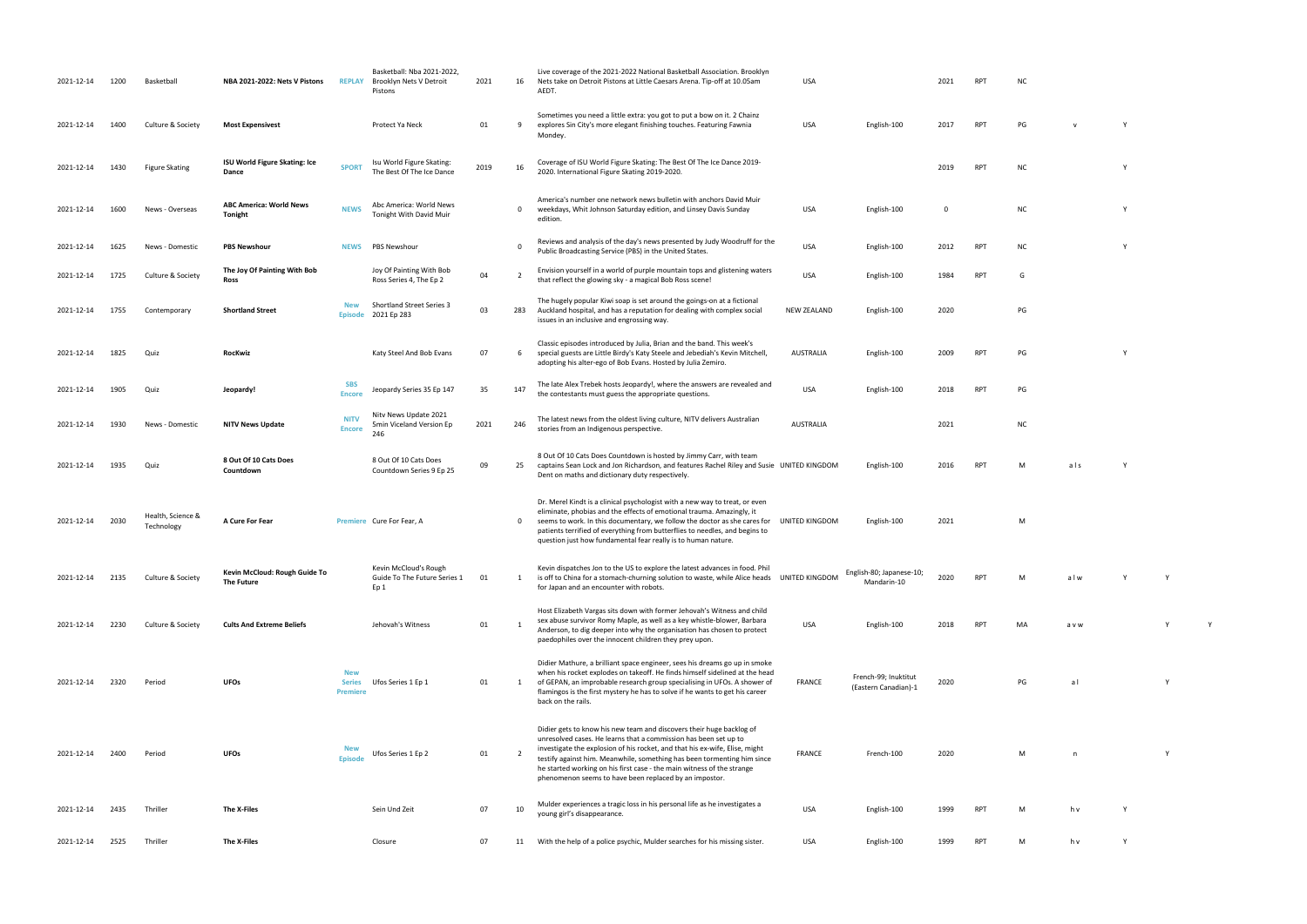| 2021-12-14 | 2615 | Entertainment         | Undressed                                |              | Ryan And Seraphine, Sam<br>And Yana                | 01   | 10          | Sparks fly between Ryan and Seraphine, while Egyptian-Maltese business<br>development manager Sam meets Russian Australian model and dancer<br>Yana.                                                                                           | <b>AUSTRALIA</b> | English-100    | 2016        | <b>RPT</b> | M         |    |  |
|------------|------|-----------------------|------------------------------------------|--------------|----------------------------------------------------|------|-------------|------------------------------------------------------------------------------------------------------------------------------------------------------------------------------------------------------------------------------------------------|------------------|----------------|-------------|------------|-----------|----|--|
| 2021-12-14 | 2645 | News - Overseas       | <b>RT News In English From</b><br>Moscow |              | Russia Today English News                          |      | 0           | RT from Moscow delivers the latest news and current affairs from around<br>the world including special reports and entertainment news, in English.                                                                                             | <b>RUSSIA</b>    | English-100    | $\Omega$    |            | <b>NC</b> |    |  |
| 2021-12-14 | 2700 | News - Overseas       | <b>Thai News</b>                         |              | Thai News                                          |      | $\Omega$    | News via satellite from Thai Public Broadcasting Service, in Thai, no<br>subtitles.                                                                                                                                                            | THAILAND         | Thai-100       | $\Omega$    |            | <b>NC</b> |    |  |
| 2021-12-14 | 2730 | News - Overseas       | <b>Bangla News</b>                       |              | Bangla News                                        |      | 0           | News via satellite from Channel i Bangladesh, in Bangla, no subtitles.                                                                                                                                                                         | BANGLADESH       | Bengali-100    | 0           |            | <b>NC</b> |    |  |
| 2021-12-14 | 2800 | News - Overseas       | Punjabi News                             |              | Punjabi News                                       |      | 0           | News via satellite from India, in Punjabi, no subtitles.                                                                                                                                                                                       | <b>INDIA</b>     | Punjabi-100    | $\mathbf 0$ |            | <b>NC</b> |    |  |
| 2021-12-14 | 2830 | News - Overseas       | Sri Lankan Sinhalese News                |              | Sri Lankan Sinhalese News                          |      | $\mathbf 0$ | News from Sri Lanka Rupavahini Corporation Colombo Sri Lanka, in<br>Sinhalese, no subtitles.                                                                                                                                                   | <b>SRI LANKA</b> | Sinhalese-100  | $\mathbf 0$ |            | <b>NC</b> |    |  |
| 2021-12-15 | 0500 | News - Overseas       | <b>Korean News</b>                       |              | Korean News                                        |      | $\mathbf 0$ | News via satellite from YTN Korea, in Korean, no subtitles.                                                                                                                                                                                    | SOUTH KOREA      | Korean-100     | 2013        |            | <b>NC</b> |    |  |
| 2021-12-15 | 0530 | News - Overseas       | <b>Indonesian News</b>                   |              | <b>Indonesian News</b>                             |      | 0           | News via satellite from TVRI Jakarta, in Indonesian, no subtitles.                                                                                                                                                                             | INDONESIA        | Indonesian-100 | 2013        |            | <b>NC</b> |    |  |
| 2021-12-15 | 0610 | News - Overseas       | <b>Hong Kong News</b>                    |              | Hong Kong News                                     |      | 0           | News via satellite from TVB Hong Kong, in Cantonese, no subtitles.                                                                                                                                                                             | <b>HONG KONG</b> | Cantonese-100  | 2013        |            | <b>NC</b> |    |  |
| 2021-12-15 | 0630 | News - Overseas       | <b>Deutsche Welle English News</b>       |              | Deutsche Welle English<br>News                     |      | $\Omega$    | News and analysis of the top international and European news and current<br>affairs from Berlin, in English.                                                                                                                                   | <b>GERMANY</b>   | English-100    | $\mathbf 0$ |            | <b>NC</b> |    |  |
| 2021-12-15 | 0700 | News - Overseas       | <b>Russian News</b>                      |              | Russian News                                       |      | $\mathbf 0$ | News via satellite from NTV Moscow, in Russian, no subtitles.                                                                                                                                                                                  | <b>RUSSIA</b>    | Russian-100    | 2013        |            | <b>NC</b> |    |  |
| 2021-12-15 | 0730 | News - Overseas       | <b>Polish News</b>                       |              | Polish News                                        |      | 0           | Wydarzenia from Polsat in Warsaw via satellite, in Polish, no subtitles.                                                                                                                                                                       | POLAND           | Polish-100     | 2013        |            | <b>NC</b> |    |  |
| 2021-12-15 | 0800 | News - Overseas       | <b>Ukrainian News</b>                    |              | Ukrainian News                                     |      | $\mathbf 0$ | Ukrainian News from the National Television Company of Ukraine in Kyiv,<br>no subtitles.                                                                                                                                                       | <b>UKRAINE</b>   | Ukrainian-100  | 2014        |            | <b>NC</b> |    |  |
| 2021-12-15 | 0830 | News - Overseas       | <b>Macedonian News</b>                   |              | <b>Macedonian News</b>                             |      | $\mathbf 0$ | News via satellite from public broadcaster MRT in Skopje, in Macedonian,<br>no subtitles.                                                                                                                                                      | MACEDONIA        | Macedonian-100 | 2013        |            | <b>NC</b> |    |  |
| 2021-12-15 | 0900 | News - Overseas       | <b>Croatian News</b>                     |              | <b>Croatian News</b>                               |      | 0           | News via satellite from HRT Croatia, in Croatian, no subtitles.                                                                                                                                                                                | CROATIA          | Croatian-100   | 2013        |            | <b>NC</b> |    |  |
| 2021-12-15 | 0930 | News - Overseas       | Serbian News                             |              | Serbian News                                       |      | $\Omega$    | News via satellite from Serbian Broadcasting Corporation, in Serbian, no<br>subtitles.                                                                                                                                                         | SERBIA           | Serbian-100    | 2013        |            | <b>NC</b> |    |  |
| 2021-12-15 | 1000 | News - Overseas       | <b>Dutch News</b>                        |              | Dutch News                                         |      | 0           | News via satellite from BVN, in Dutch, no subtitles.                                                                                                                                                                                           | NETHERLANDS      | Dutch-100      | 2013        |            | <b>NC</b> |    |  |
| 2021-12-15 | 1030 | News - Overseas       | F24 International & Africa News          |              | African News                                       |      | 0           | African news in English from France 24.                                                                                                                                                                                                        | FRANCE           | English-100    | 0           |            | NC.       |    |  |
| 2021-12-15 | 1100 | News - Overseas       | <b>NHK Japanese News</b>                 |              | Nhk Japanese News                                  |      | 0           | News via satellite from NHK Tokyo in Japanese, no subtitles.                                                                                                                                                                                   | <b>JAPAN</b>     | Japanese-100   | 2013        |            | <b>NC</b> |    |  |
| 2021-12-15 | 1135 | News - Overseas       | <b>Hindi News</b>                        |              | Hindi News                                         |      | 0           | News via satellite from NDTV India, in Hindi, no subtitles.                                                                                                                                                                                    | <b>INDIA</b>     | Hindi-100      | 2013        |            | <b>NC</b> |    |  |
| 2021-12-15 | 1200 | Sexuality             | Transmilitary                            |              | Transmilitary                                      | 00   | 0           | Transmilitary chronicles the lives of four individuals (Senior Airman Logan<br>Ireland, Corporal Laila Villanueva, Captain Jennifer Peace, and First<br>Lieutenant El Cook) defending their country's freedom while fighting for<br>their own. | USA              | English-100    | 2018        | <b>RPT</b> | M         |    |  |
| 2021-12-15 | 1345 | Drama                 | The Girl Who Swallowed Bees              | <b>SHORT</b> | Girl Who Swallowed Bees,<br>The                    |      | 0           | A desperate young girl tries to kill herself by swallowing bees.                                                                                                                                                                               | <b>AUSTRALIA</b> | English-100    | 2006        | <b>RPT</b> | M         |    |  |
| 2021-12-15 | 1355 | Culture & Society     | <b>Most Expensivest</b>                  |              | <b>Finishing Touches</b>                           | 01   | 10          | Wondering why 2 Chainz golfs at the most expensivest driving range and<br>whips a \$200,000 Lamborghini? Answer: for the 'gram. Featuring Vic<br>Mensa, Kendra Wilkinson and DJ Mustard.                                                       | USA              | English-100    | 2017        | <b>RPT</b> | PG        | n. |  |
| 2021-12-15 | 1425 | <b>Figure Skating</b> | ISU World Figure Skating Men's<br>Comp   | <b>SPORT</b> | Isu World Figure Skating:<br>The Men's Competition | 2019 | 17          | Coverage of ISU World Figure Skating: The Men's Competition 2019-2020.<br>International Figure Skating 2019-2020.                                                                                                                              |                  |                | 2019        | <b>RPT</b> | NC        |    |  |

| $\mathsf{M}$  | $\sim$ $-1$        | $\mathsf{Y}$ |   |  |
|---------------|--------------------|--------------|---|--|
| NC            |                    |              |   |  |
| NC            |                    |              |   |  |
| NC            |                    |              |   |  |
| NC            |                    |              |   |  |
| NC            |                    |              |   |  |
| NC            |                    |              |   |  |
| NC            |                    |              |   |  |
| NC            |                    |              |   |  |
| NC            |                    |              |   |  |
| NC            |                    |              |   |  |
| NC            |                    |              |   |  |
| NC            |                    |              |   |  |
| NC            |                    |              |   |  |
| NC            |                    |              |   |  |
| NC            |                    |              |   |  |
| NC            |                    |              |   |  |
| NC            |                    |              |   |  |
| NC            |                    |              |   |  |
| NC            |                    |              |   |  |
| $\mathsf{M}$  | $\bar{\mathbf{I}}$ |              |   |  |
| $\mathsf{M}$  | a                  | Y            |   |  |
| $\mathsf{PG}$ | $\mathsf{n}$       | Y            | Y |  |
| NC            |                    | Y            |   |  |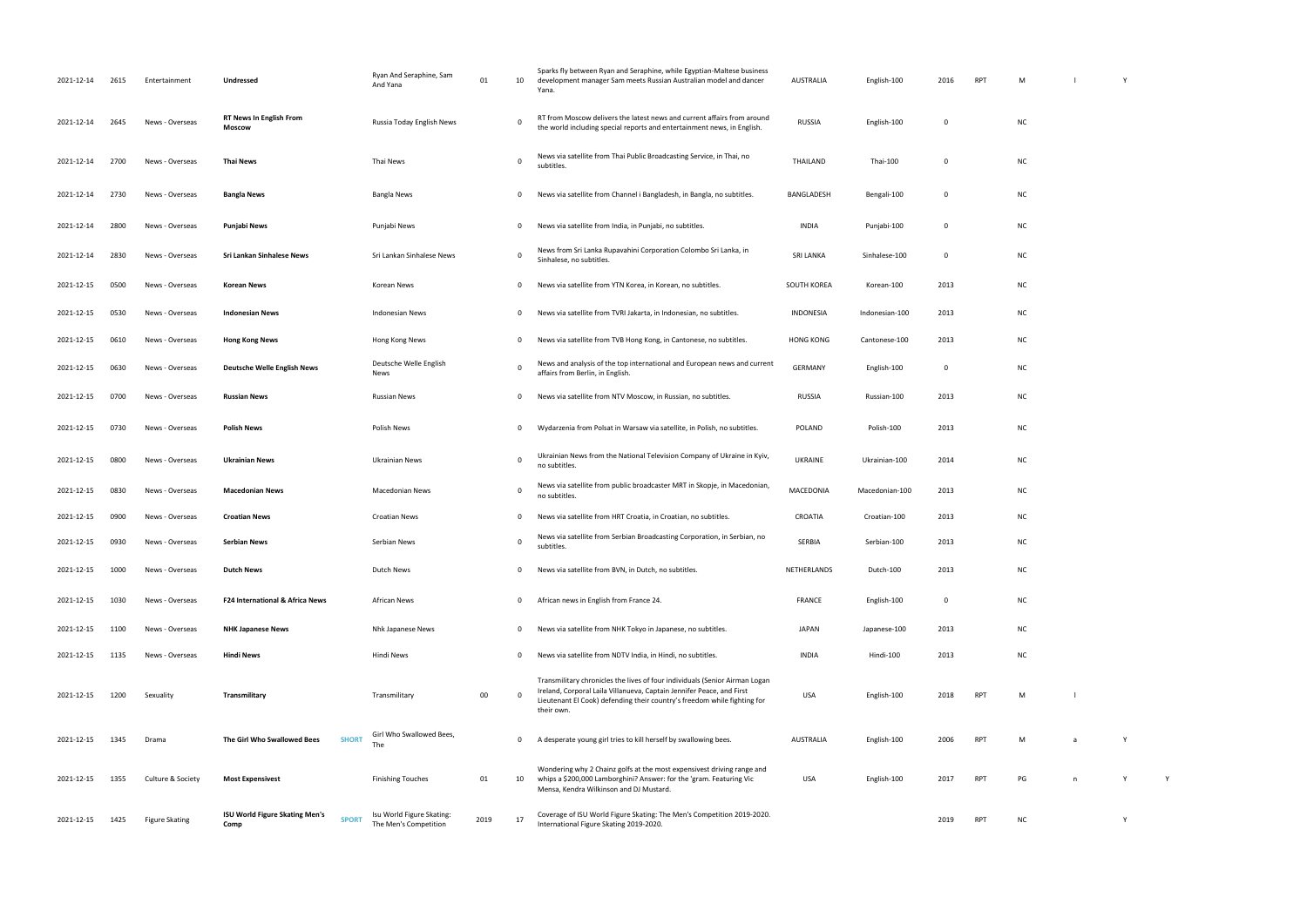- NC Y
- PUBLIC BROADCASTING STATES. USA ENGLISH-100 2012 RPT NC Y
- blue sky another spectacular masterpiece on canvas. USA English-100 <sup>1984</sup> RPT <sup>G</sup>
- $PG$
- RPT PG Y
	-
- $nc$ 
	-
- RPT M als Y
- that begins to teach down his reality and expose his life for what it really is really is really is a large for<br>It really is a large many many really is really in the contract of the second what is really in the second wha
- RPT MA als Y
- NORWAY NORWEGIAN-100 2017 RPT MA
- attempt to catch a mysterious creature terrorising Los Angeles. USA English-100 <sup>1999</sup> RPT <sup>M</sup> h v Y
	-
	-
	-
	-
	-
	-
	-
	-
- 
- 
- 
- 
- 
- 
- 
- 
- 
- 
- 
- 
- 
- 

| 2021-12-15 | 1555 | News - Overseas        | <b>ABC America: World News</b><br><b>Tonight</b> | <b>NEWS</b>                  | Abc America: World News<br>Tonight With David Muir       |      | $\mathbf{0}$ | America's number one network news bulletin with anchors David Muir<br>weekdays, Whit Johnson Saturday edition, and Linsey Davis Sunday<br>edition.                                                                                                              | USA                | English-100    | 0           |            | N <sub>C</sub> |
|------------|------|------------------------|--------------------------------------------------|------------------------------|----------------------------------------------------------|------|--------------|-----------------------------------------------------------------------------------------------------------------------------------------------------------------------------------------------------------------------------------------------------------------|--------------------|----------------|-------------|------------|----------------|
| 2021-12-15 | 1620 | News - Domestic        | <b>PBS Newshour</b>                              | <b>NEWS</b>                  | PBS Newshour                                             |      | $\Omega$     | Reviews and analysis of the day's news presented by Judy Woodruff for the<br>Public Broadcasting Service (PBS) in the United States.                                                                                                                            | <b>USA</b>         | English-100    | 2012        | <b>RPT</b> | N              |
| 2021-12-15 | 1720 | Culture & Society      | The Joy Of Painting With Bob<br>Ross             |                              | Joy Of Painting With Bob<br>Ross Series 4, The Ep 3      | 04   | 3            | On a clear day, Bob Ross creates an almighty mountain captured by a clear<br>blue sky - another spectacular masterpiece on canvas.                                                                                                                              | <b>USA</b>         | English-100    | 1984        | <b>RPT</b> | G              |
| 2021-12-15 | 1755 | Contemporary           | <b>Shortland Street</b>                          | <b>New</b><br><b>Episode</b> | <b>Shortland Street Series 3</b><br>2021 Ep 284          | 03   |              | The hugely popular Kiwi soap is set around the goings-on at a fictional<br>284 Auckland hospital, and has a reputation for dealing with complex social<br>issues in an inclusive and engrossing way.                                                            | <b>NEW ZEALAND</b> | English-100    | 2020        |            | PG             |
| 2021-12-15 | 1825 | Quiz                   | RocKwiz                                          |                              | Suzannah Espie And Brian<br>Cadd                         | 07   | 7            | Rock music's most famous faces continue to mix it with the best local trivia<br>buffs. Host Julia Zemiro asks the questions and Brian Nankervis adjudicates<br>over the mayhem. Tonight, blues country singer Suzannah Espie joins the<br>legendary Brian Cadd. | <b>AUSTRALIA</b>   | English-100    | 2009        | <b>RPT</b> | PG             |
| 2021-12-15 | 1905 | Quiz                   | Jeopardy!                                        | <b>SBS</b><br><b>Encore</b>  | Jeopardy Series 35 Ep 148                                | 35   | 148          | The late Alex Trebek hosts Jeopardy!, where the answers are revealed and<br>the contestants must guess the appropriate questions.                                                                                                                               | USA                | English-100    | 2018        | <b>RPT</b> | PG             |
| 2021-12-15 | 1930 | News - Domestic        | <b>NITV News Update</b>                          | <b>NITV</b><br><b>Encore</b> | Nitv News Update 2021<br>5min Viceland Version Ep<br>247 | 2021 | 247          | The latest news from the oldest living culture, NITV delivers Australian<br>stories from an Indigenous perspective.                                                                                                                                             | <b>AUSTRALIA</b>   |                | 2021        |            |                |
| 2021-12-15 | 1935 | Quiz                   | 8 Out Of 10 Cats Does<br>Countdown               |                              | 8 Out Of 10 Cats Does<br>Countdown Series 9 Ep 26        | 09   | 26           | 8 Out Of 10 Cats Does Countdown is hosted by Jimmy Carr, with team<br>captains Sean Lock and Jon Richardson, and features Rachel Riley and Susie UNITED KINGDOM<br>Dent on maths and dictionary duty respectively.                                              |                    | English-100    | 2016        | <b>RPT</b> | М              |
| 2021-12-15 | 2030 | <b>Science Fiction</b> | The Wave (2020)                                  | <b>MOVIE</b>                 |                                                          |      | $\Omega$     | A man on the verge of a promotion takes a mysterious hallucinogenic drug<br>that begins to tear down his reality and expose his life for what it really is.                                                                                                     | <b>USA</b>         | English-100    | 2019        | <b>RPT</b> |                |
| 2021-12-15 | 2210 | Comedy                 | Jackass Presents: Bad Grandpa<br>0.5             | <b>MOVIE</b>                 |                                                          |      | 0            | Irving Zisman (Johnny Knoxville) takes his young and impressionable<br>grandson (Jackson Nicoll) on a cross-country trip in which they encounter<br>male strippers, biker-bar patrons and other unsuspecting citizens.                                          | USA                | English-100    | 2014        | <b>RPT</b> |                |
| 2021-12-15 | 2345 | Thriller               | Thelma                                           | <b>MOVIE</b>                 |                                                          |      | $\mathbf{0}$ | A confused religious girl tries to deny her feelings for a female friend who's<br>in love with her. This causes her suppressed psychokinetic powers to re-<br>emerge with devastating results.                                                                  | <b>NORWAY</b>      | Norwegian-100  | 2017        | <b>RPT</b> | M/             |
| 2021-12-15 | 2545 | Thriller               | The X-Files                                      |                              | X-Cops                                                   | 07   | 12           | A camera crew from the television series COPS follows the agents as they<br>attempt to catch a mysterious creature terrorising Los Angeles.                                                                                                                     | <b>USA</b>         | English-100    | 1999        | <b>RPT</b> | M              |
| 2021-12-15 | 2635 | News - Overseas        | France 24 News In English From<br>Paris          |                              | France 24 English News                                   |      | 0            | International news and current affairs television from Paris, offering a<br>French perspective on world events, in English.                                                                                                                                     | <b>FRANCE</b>      | English-100    | 0           |            | N0             |
| 2021-12-15 | 2700 | News - Overseas        | Thai News                                        |                              | Thai News                                                |      | 0            | News via satellite from Thai Public Broadcasting Service, in Thai, no<br>subtitles.                                                                                                                                                                             | THAILAND           | Thai-100       | 0           |            |                |
| 2021-12-15 | 2730 | News - Overseas        | <b>Bangla News</b>                               |                              | <b>Bangla News</b>                                       |      | 0            | News via satellite from Channel i Bangladesh, in Bangla, no subtitles.                                                                                                                                                                                          | BANGLADESH         | Bengali-100    | $\mathbf 0$ |            | N0             |
| 2021-12-15 | 2800 | News - Overseas        | Punjabi News                                     |                              | Punjabi News                                             |      | 0            | News via satellite from India, in Punjabi, no subtitles.                                                                                                                                                                                                        | <b>INDIA</b>       | Punjabi-100    | $\mathbf 0$ |            | N0             |
| 2021-12-15 | 2830 | News - Overseas        | Sri Lankan Sinhalese News                        |                              | Sri Lankan Sinhalese News                                |      | 0            | News from Sri Lanka Rupavahini Corporation Colombo Sri Lanka, in<br>Sinhalese, no subtitles.                                                                                                                                                                    | <b>SRI LANKA</b>   | Sinhalese-100  | $\mathbf 0$ |            | N0             |
| 2021-12-16 | 0500 | News - Overseas        | Korean News                                      |                              | Korean News                                              |      | $\mathbf{0}$ | News via satellite from YTN Korea, in Korean, no subtitles.                                                                                                                                                                                                     | SOUTH KOREA        | Korean-100     | 2013        |            | N0             |
| 2021-12-16 | 0530 | News - Overseas        | <b>Indonesian News</b>                           |                              | <b>Indonesian News</b>                                   |      | 0            | News via satellite from TVRI Jakarta, in Indonesian, no subtitles.                                                                                                                                                                                              | <b>INDONESIA</b>   | Indonesian-100 | 2013        |            | N0             |
| 2021-12-16 | 0610 | News - Overseas        | <b>Hong Kong News</b>                            |                              | Hong Kong News                                           |      | 0            | News via satellite from TVB Hong Kong, in Cantonese, no subtitles.                                                                                                                                                                                              | <b>HONG KONG</b>   | Cantonese-100  | 2013        |            | N0             |
| 2021-12-16 | 0630 | News - Overseas        | <b>Deutsche Welle English News</b>               |                              | Deutsche Welle English<br>News                           |      | 0            | News and analysis of the top international and European news and current<br>affairs from Berlin, in English.                                                                                                                                                    | <b>GERMANY</b>     | English-100    | 0           |            | N0             |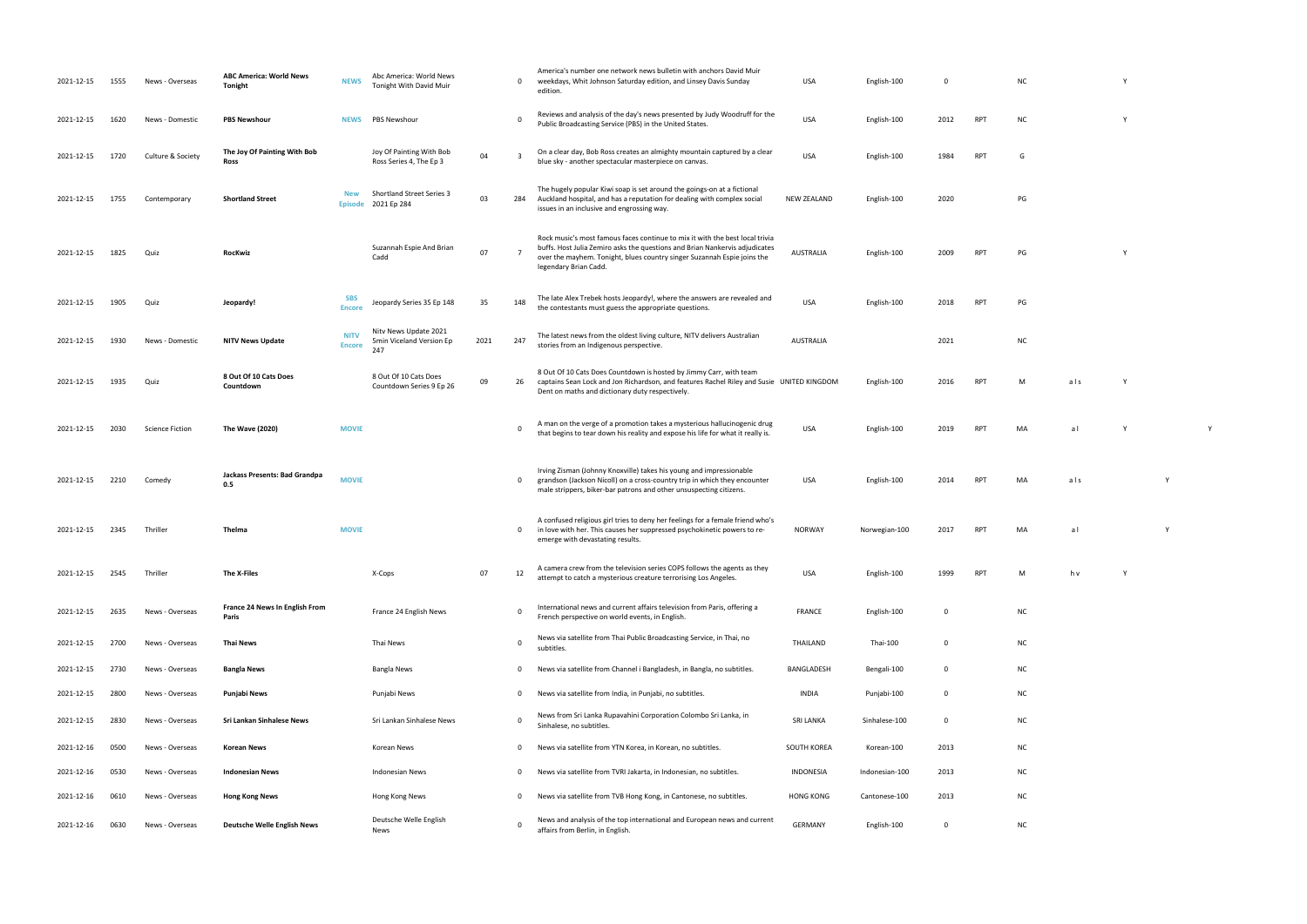USA English-100 0 NC Y PUBLIC BROADCASTING STATES. USA ENGLISH-100 2012 RPT NC Y

 $PG$ 

RPT PG Y

 $nc$ 

RPT M als Y

| 2021-12-16 | 0700 | News - Overseas   | <b>Russian News</b>                                       |                              | <b>Russian News</b>                                                  |      | 0        | News via satellite from NTV Moscow, in Russian, no subtitles.                                                                                                                                                                                                                        | <b>RUSSIA</b>      | Russian-100    | 2013        |            | N0             |
|------------|------|-------------------|-----------------------------------------------------------|------------------------------|----------------------------------------------------------------------|------|----------|--------------------------------------------------------------------------------------------------------------------------------------------------------------------------------------------------------------------------------------------------------------------------------------|--------------------|----------------|-------------|------------|----------------|
| 2021-12-16 | 0730 | News - Overseas   | <b>Polish News</b>                                        |                              | <b>Polish News</b>                                                   |      | 0        | Wydarzenia from Polsat in Warsaw via satellite, in Polish, no subtitles.                                                                                                                                                                                                             | POLAND             | Polish-100     | 2013        |            | N <sub>C</sub> |
| 2021-12-16 | 0800 | News - Overseas   | <b>Maltese News</b>                                       |                              | <b>Maltese News</b>                                                  |      | $\Omega$ | News from Public Broadcasting Services Limited, Malta, in Maltese, no<br>subtitles.                                                                                                                                                                                                  | MALTA              | Maltese-100    | 2013        |            | N0             |
| 2021-12-16 | 0830 | News - Overseas   | <b>Macedonian News</b>                                    |                              | <b>Macedonian News</b>                                               |      | $\Omega$ | News via satellite from public broadcaster MRT in Skopje, in Macedonian,<br>no subtitles.                                                                                                                                                                                            | MACEDONIA          | Macedonian-100 | 2013        |            | N0             |
| 2021-12-16 | 0900 | News - Overseas   | <b>Croatian News</b>                                      |                              | <b>Croatian News</b>                                                 |      | 0        | News via satellite from HRT Croatia, in Croatian, no subtitles.                                                                                                                                                                                                                      | CROATIA            | Croatian-100   | 2013        |            | N0             |
| 2021-12-16 | 0930 | News - Overseas   | <b>Serbian News</b>                                       |                              | Serbian News                                                         |      | 0        | News via satellite from Serbian Broadcasting Corporation, in Serbian, no<br>subtitles.                                                                                                                                                                                               | SERBIA             | Serbian-100    | 2013        |            | N <sub>C</sub> |
| 2021-12-16 | 1000 | News - Overseas   | <b>Dutch News</b>                                         |                              | Dutch News                                                           |      | 0        | News via satellite from BVN, in Dutch, no subtitles.                                                                                                                                                                                                                                 | NETHERLANDS        | Dutch-100      | 2013        |            | NO             |
| 2021-12-16 | 1030 | News - Overseas   | <b>Somali News</b>                                        |                              | Somali News                                                          |      | $\Omega$ | News via satellite from Universal TV as broadcast in Somalia (Mogadishu),<br>in Somali, no subtitles.                                                                                                                                                                                | SOMALIA            | Somali-100     | $\mathbf 0$ |            | NO             |
| 2021-12-16 | 1100 | News - Overseas   | <b>NHK Japanese News</b>                                  |                              | Nhk Japanese News                                                    |      | 0        | News via satellite from NHK Tokyo in Japanese, no subtitles.                                                                                                                                                                                                                         | <b>JAPAN</b>       | Japanese-100   | 2013        |            | NO             |
| 2021-12-16 | 1135 | News - Overseas   | <b>Hindi News</b>                                         |                              | Hindi News                                                           |      | 0        | News via satellite from NDTV India, in Hindi, no subtitles.                                                                                                                                                                                                                          | <b>INDIA</b>       | Hindi-100      | 2013        |            | N0             |
| 2021-12-16 | 1200 | Period            | <b>Project Blue Book</b>                                  |                              | Men In Black, The                                                    | 02   |          | When Hynek is kidnapped by the mysterious Man in Black, Quinn teams up<br>with the CIA to track him down and save his life. Stars Aidan Gillen.                                                                                                                                      | <b>USA</b>         | English-100    | 2019        | <b>RPT</b> | M              |
| 2021-12-16 | 1250 | Period            | <b>Project Blue Book</b>                                  |                              | <b>Close Encounters</b>                                              | 02   | 6        | While reminiscing on the set of Close Encounters of the Third Kind, Hynek<br>recounts his experiences with the infamous Robertson Panel and the<br>eccentric alien contactee for whom he put everything on the line.                                                                 | <b>USA</b>         | English-100    | 2019        | <b>RPT</b> | M              |
| 2021-12-16 | 1340 | Culture & Society | Hustle                                                    |                              | Sweating It Out                                                      | 01   | -8       | John Henry helps struggling Harlem Cycle by working with founder<br>Tammeca to bring the awareness of her business to the larger Harlem<br>community.                                                                                                                                | <b>USA</b>         | English-100    | 2018        | <b>RPT</b> | M              |
| 2021-12-16 | 1430 | Gymnastics        | <b>Gymnastics: Artistic World</b><br><b>Challenge Cup</b> | <b>SPORT</b>                 | Gymnastics: Artistic World<br>Challenge Cup Series, Cairo,<br>Part 1 | 2020 | 16       | Coverage of the Artistic World Challenge Cup Series, Cairo, Part 1.<br>International Gymnastics 2020.                                                                                                                                                                                |                    |                | 2020        | <b>RPT</b> | N0             |
| 2021-12-16 | 1600 | News - Overseas   | <b>ABC America: World News</b><br>Tonight                 | <b>NEWS</b>                  | Abc America: World News<br>Tonight With David Muir                   |      | 0        | America's number one network news bulletin with anchors David Muir<br>weekdays, Whit Johnson Saturday edition, and Linsey Davis Sunday<br>edition.                                                                                                                                   | <b>USA</b>         | English-100    | 0           |            | N0             |
| 2021-12-16 | 1625 | News - Domestic   | <b>PBS Newshour</b>                                       | <b>NEWS</b>                  | PBS Newshour                                                         |      | 0        | Reviews and analysis of the day's news presented by Judy Woodruff for the<br>Public Broadcasting Service (PBS) in the United States.                                                                                                                                                 | <b>USA</b>         | English-100    | 2012        | <b>RPT</b> | N0             |
| 2021-12-16 | 1725 | Culture & Society | The Joy Of Painting With Bob<br>Ross                      |                              | Joy Of Painting With Bob<br>Ross Series 4, The Ep 4                  | 04   |          | Something new and different - paint a wintry country scene on a wooden<br>sawblade with guest artist Dorothy Dent.                                                                                                                                                                   | <b>USA</b>         | English-100    | 1984        | <b>RPT</b> | G              |
| 2021-12-16 | 1755 | Contemporary      | <b>Shortland Street</b>                                   | <b>New</b><br><b>Episode</b> | Shortland Street Series 3<br>2021 Ep 285                             | 03   | 285      | The hugely popular Kiwi soap is set around the goings-on at a fictional<br>Auckland hospital, and has a reputation for dealing with complex social<br>issues in an inclusive and engrossing way.                                                                                     | <b>NEW ZEALAND</b> | English-100    | 2020        |            |                |
| 2021-12-16 | 1825 | Quiz              | <b>RocKwiz</b>                                            |                              | Jack Ladder And Loene<br>Carmen                                      | 07   |          | Rock music's most famous faces continue to mix it with the best local trivia<br>buffs. Host Julia Zemiro asks the questions and Brian Nankervis adjudicates<br>over the mayhem. Tonight, Sydney-siders Jack Ladder and Loene Carmen<br>join forces to create a little RocKwiz magic. | <b>AUSTRALIA</b>   | English-100    | 2009        | <b>RPT</b> | PG             |
| 2021-12-16 | 1905 | Quiz              | Jeopardy!                                                 | <b>SBS</b><br><b>Encore</b>  | Jeopardy Series 35 Ep 149                                            | 35   | 149      | The late Alex Trebek hosts Jeopardy!, where the answers are revealed and<br>the contestants must guess the appropriate questions.                                                                                                                                                    | <b>USA</b>         | English-100    | 2018        | <b>RPT</b> | PG             |
| 2021-12-16 | 1930 | News - Domestic   | <b>NITV News Update</b>                                   | <b>NITV</b><br><b>Encore</b> | Nitv News Update 2021<br>5min Viceland Version Ep<br>248             | 2021 | 248      | The latest news from the oldest living culture, NITV delivers Australian<br>stories from an Indigenous perspective.                                                                                                                                                                  | <b>AUSTRALIA</b>   |                | 2021        |            |                |
| 2021-12-16 | 1935 | Quiz              | 8 Out Of 10 Cats Does<br>Countdown                        |                              | 8 Out Of 10 Cats Does<br>Countdown Series 9 Ep 27                    | 09   | 27       | 8 Out Of 10 Cats Does Countdown is hosted by Jimmy Carr, with team<br>captains Sean Lock and Jon Richardson, and features Rachel Riley and Susie UNITED KINGDOM<br>Dent on maths and dictionary duty respectively.                                                                   |                    | English-100    | 2016        | <b>RPT</b> | M              |

| <b>NC</b> |  |  |  |
|-----------|--|--|--|
| <b>NC</b> |  |  |  |
| <b>NC</b> |  |  |  |
|           |  |  |  |

with the CIA to track his life. Stars Aidan Stars Aidan Stars Aidan Stars Aidan Stars Aidan Stars A<br>Note and Stars Aidan Stars Aidan Stars Aidan Stars Aidan Stars Aidan Stars Aidan Stars Aidan Stars Aidan Stars

RPT M av Y

PUT M l V

International Gymnastics 2020. <sup>2020</sup> RPT NC <sup>Y</sup>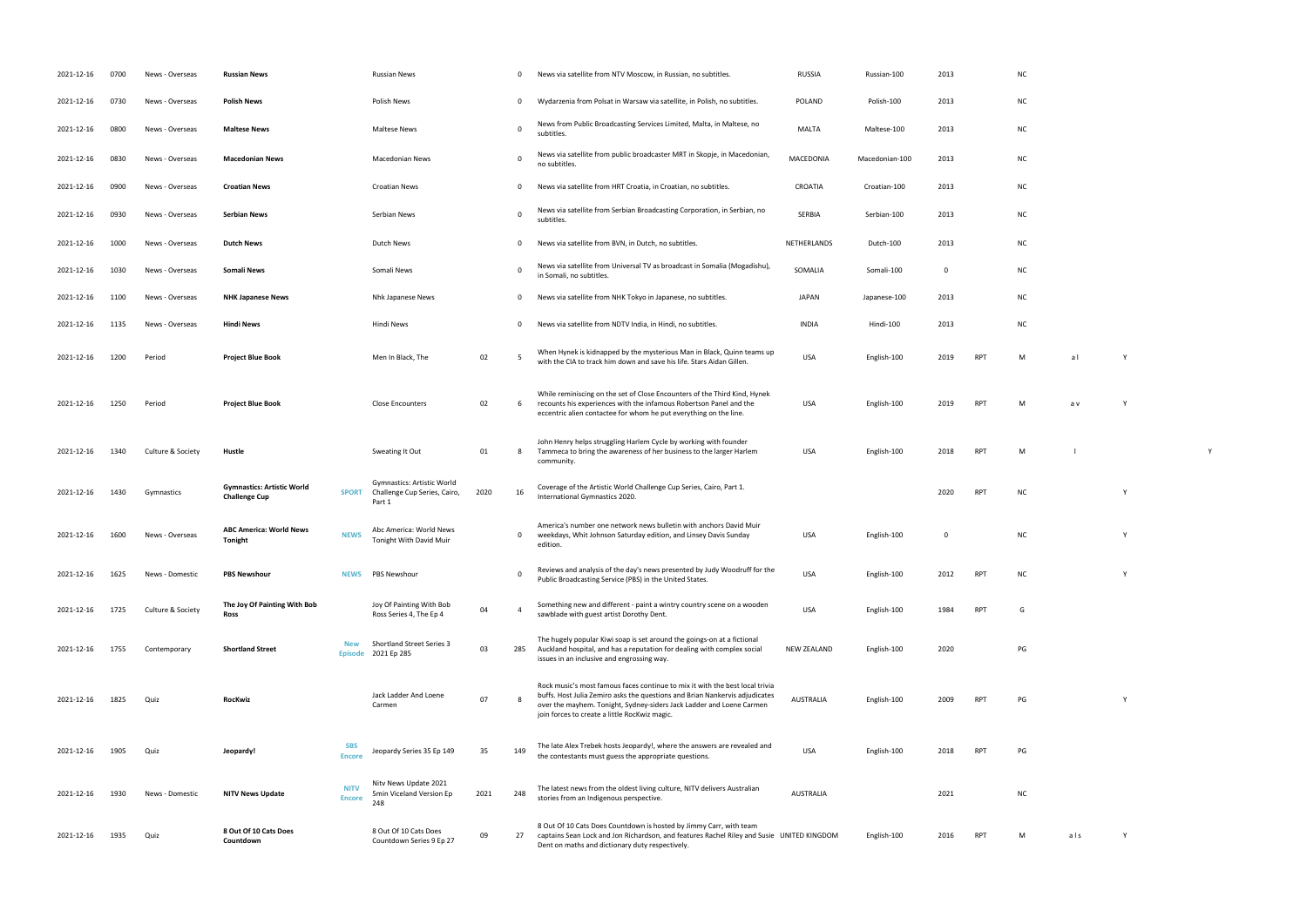| 2021-12-16 | 2030 | History           | The Curse Of Oak Island            | New<br><b>Episode</b>        | Closing In                         | 07 | 16           | As preparations are made for the largest seismic survey ever conducted on<br>Oak Island, the team makes a monumental discovery that could lead them<br>to the location of the original Money Pit.                                                                                                                                                                                    | USA                       | English-100                                  | 2020 |            | М         | al  |  |
|------------|------|-------------------|------------------------------------|------------------------------|------------------------------------|----|--------------|--------------------------------------------------------------------------------------------------------------------------------------------------------------------------------------------------------------------------------------------------------------------------------------------------------------------------------------------------------------------------------------|---------------------------|----------------------------------------------|------|------------|-----------|-----|--|
| 2021-12-16 | 2115 | History           | The Curse Of Oak Island            | <b>New</b><br><b>Episode</b> | Things That Go Bump-Out            | 07 | 17           | As the Fellowship of the Dig completes a massive 'bump-out' of the coffer<br>dam at Smith's Cove, the team makes a major discovery that brings them<br>one step closer to pinpointing the location of the original Money Pit.                                                                                                                                                        | USA                       | English-100                                  | 2020 |            | M         | al  |  |
| 2021-12-16 | 2200 | Culture & Society | <b>The Source</b>                  | <b>New</b><br><b>Episode</b> | Haiti: Death And Impunity          | 01 | 6            | The Source travels to Port-au-Prince, Haiti to untangle the relationship<br>between the government, a local gang leader, and the recent violence<br>under Haiti's President, Jovenel Moïse.                                                                                                                                                                                          | USA                       | English-51; French-25;<br>Creole (French)-24 | 2021 |            | M         |     |  |
| 2021-12-16 | 2250 | Period            | <b>Vikings</b>                     |                              | All The Prisoners                  | 06 | 4            | Lagertha leads her village's response to the recent attacks, but despite her<br>best efforts, when the inevitable attack comes, the consequences are<br>tragic. Meanwhile, Olaf has a bold new plan for the future of Norway. In<br>Kiev, although Ivar discusses Oleg's ambitions for Scandinavia, he's more<br>interested in the plight of Igor, the young heir who Oleg controls. | USA                       | English-100                                  | 2019 | <b>RPT</b> | MA        | a v |  |
| 2021-12-16 | 2340 | News - Overseas   | <b>Vice News Tonight</b>           | <b>New</b><br><b>Episode</b> | Vice News Tonight 2021 Ep<br>162   | 01 | 162          | VICE News Tonight cuts through the spin, disinformation, and punditry to<br>bring you in-depth coverage of the day's top stories, and fearless on-the-<br>ground reporting on the people, places, and voices you won't see<br>anywhere else.                                                                                                                                         | USA                       |                                              | 2021 |            | <b>NC</b> |     |  |
| 2021-12-16 | 2435 | Culture & Society | Me And My                          |                              | Affair                             | 01 |              | Me and My Affair tells the stories of people who have experienced<br>infidelity. Told straight to camera by real people - and avoiding any use of<br>voiceover, the film explores the reasons why people stray outside their<br>committed relationship, how it feels to be on the other side, and if a<br>relationship can ever survive.                                             | <b>UNITED KINGDOM</b>     | English-100                                  | 2017 | <b>RPT</b> | M         | al  |  |
| 2021-12-16 | 2525 | Thriller          | The X-Files                        |                              | First Person Shooter               | 07 | 13           | The agents find themselves trapped inside a computer game dominated by<br>an extremely sexy - and deadly - virtual character.                                                                                                                                                                                                                                                        | USA                       | English-100                                  | 1999 | <b>RPT</b> | M         | h v |  |
| 2021-12-16 | 2615 | Entertainment     | <b>Undressed</b>                   |                              | Bianca And Chris, Tim And<br>Irene | 01 | 11           | Adventurer Tim gets to know Irene, a family woman, while Chris meets<br>Bianca.                                                                                                                                                                                                                                                                                                      | AUSTRALIA                 | English-99; Spanish-1                        | 2016 | <b>RPT</b> | PG        | a   |  |
| 2021-12-16 | 2645 | News - Overseas   | <b>Deutsche Welle English News</b> |                              | Deutsche Welle English<br>News     |    | $\Omega$     | News and analysis of the top international and European news and current<br>affairs from Berlin, in English.                                                                                                                                                                                                                                                                         | <b>GERMANY</b>            | English-100                                  | 0    |            | <b>NC</b> |     |  |
| 2021-12-16 | 2700 | News - Overseas   | Thai News                          |                              | Thai News                          |    | 0            | News via satellite from Thai Public Broadcasting Service, in Thai, no<br>subtitles.                                                                                                                                                                                                                                                                                                  | THAILAND                  | Thai-100                                     | 0    |            | <b>NC</b> |     |  |
| 2021-12-16 | 2730 | News - Overseas   | <b>Bangla News</b>                 |                              | <b>Bangla News</b>                 |    | 0            | News via satellite from Channel i Bangladesh, in Bangla, no subtitles.                                                                                                                                                                                                                                                                                                               | <b>BANGLADESH</b>         | Bengali-100                                  | 0    |            | <b>NC</b> |     |  |
| 2021-12-16 | 2800 | News - Overseas   | Punjabi News                       |                              | Punjabi News                       |    | $\mathbf 0$  | News via satellite from India, in Punjabi, no subtitles.                                                                                                                                                                                                                                                                                                                             | <b>INDIA</b>              | Punjabi-100                                  | 0    |            | <b>NC</b> |     |  |
| 2021-12-16 | 2830 | News - Overseas   | Sri Lankan Sinhalese News          |                              | Sri Lankan Sinhalese News          |    | 0            | News from Sri Lanka Rupavahini Corporation Colombo Sri Lanka, in<br>Sinhalese, no subtitles.                                                                                                                                                                                                                                                                                         | <b>SRI LANKA</b>          | Sinhalese-100                                | 0    |            | <b>NC</b> |     |  |
| 2021-12-17 | 0500 | News - Overseas   | Korean News                        |                              | Korean News                        |    | 0            | News via satellite from YTN Korea, in Korean, no subtitles.                                                                                                                                                                                                                                                                                                                          | SOUTH KOREA               | Korean-100                                   | 2013 |            | <b>NC</b> |     |  |
| 2021-12-17 | 0530 | News - Overseas   | <b>Indonesian News</b>             |                              | <b>Indonesian News</b>             |    | $\mathbf{0}$ | News via satellite from TVRI Jakarta, in Indonesian, no subtitles.                                                                                                                                                                                                                                                                                                                   | INDONESIA                 | Indonesian-100                               | 2013 |            | <b>NC</b> |     |  |
| 2021-12-17 | 0610 | News - Overseas   | <b>Hong Kong News</b>              |                              | Hong Kong News                     |    | $\mathbf{0}$ | News via satellite from TVB Hong Kong, in Cantonese, no subtitles.                                                                                                                                                                                                                                                                                                                   | <b>HONG KONG</b>          | Cantonese-100                                | 2013 |            | <b>NC</b> |     |  |
| 2021-12-17 | 0630 | News - Overseas   | <b>Deutsche Welle English News</b> |                              | Deutsche Welle English<br>News     |    | 0            | News and analysis of the top international and European news and current<br>affairs from Berlin, in English.                                                                                                                                                                                                                                                                         | GERMANY                   | English-100                                  | 0    |            | <b>NC</b> |     |  |
| 2021-12-17 | 0700 | News - Overseas   | <b>Russian News</b>                |                              | <b>Russian News</b>                |    | 0            | News via satellite from NTV Moscow, in Russian, no subtitles.                                                                                                                                                                                                                                                                                                                        | RUSSIA                    | Russian-100                                  | 2013 |            | <b>NC</b> |     |  |
| 2021-12-17 | 0730 | News - Overseas   | <b>Polish News</b>                 |                              | Polish News                        |    | $\mathbf 0$  | Wydarzenia from Polsat in Warsaw via satellite, in Polish, no subtitles.                                                                                                                                                                                                                                                                                                             | POLAND                    | Polish-100                                   | 2013 |            | <b>NC</b> |     |  |
| 2021-12-17 | 0800 | News - Overseas   | <b>Bosnian News</b>                |                              | <b>Bosnian News</b>                |    | 0            | News via satellite from Radio-Televizija Bosne i Hercegovine, Bosnia.                                                                                                                                                                                                                                                                                                                | BOSNIA AND<br>HERZEGOVINA | Bosnian-100                                  | 0    |            | <b>NC</b> |     |  |
| 2021-12-17 | 0830 | News - Overseas   | <b>Macedonian News</b>             |                              | <b>Macedonian News</b>             |    | 0            | News via satellite from public broadcaster MRT in Skopje, in Macedonian,<br>no subtitles.                                                                                                                                                                                                                                                                                            | MACEDONIA                 | Macedonian-100                               | 2013 |            | <b>NC</b> |     |  |
| 2021-12-17 | 0900 | News - Overseas   | <b>Croatian News</b>               |                              | <b>Croatian News</b>               |    | 0            | News via satellite from HRT Croatia, in Croatian, no subtitles.                                                                                                                                                                                                                                                                                                                      | CROATIA                   | Croatian-100                                 | 2013 |            | <b>NC</b> |     |  |

| M | al | Υ |
|---|----|---|
|   |    |   |
|   |    |   |
|   |    |   |
| M | al |   |
|   |    |   |

 $\overline{C}$  2021 M

| MA | a v | Υ | Υ |
|----|-----|---|---|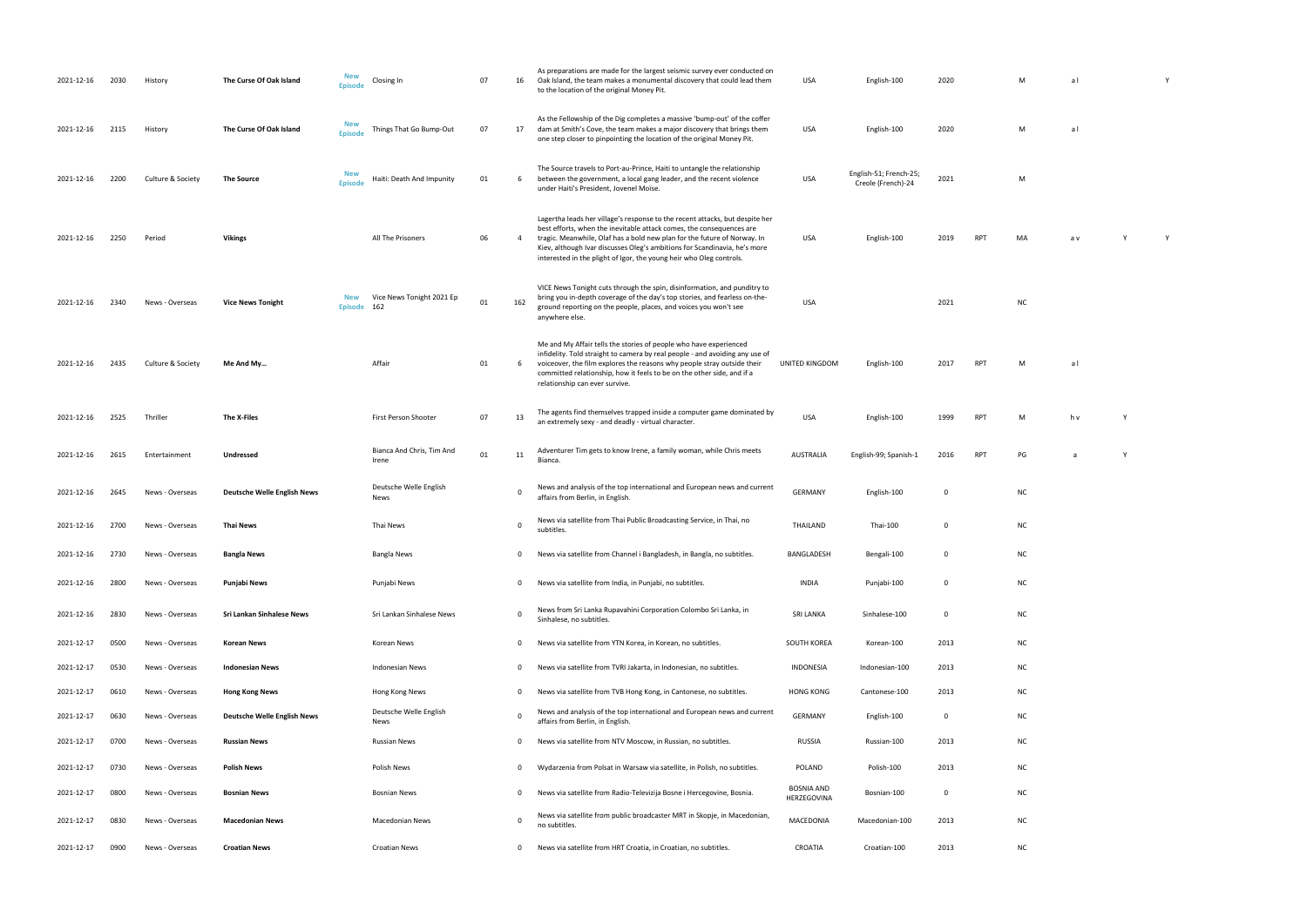| 2021-12-17 | 0930 | News - Overseas   | <b>Serbian News</b>                                       |                                                | Serbian News                                                         |      | $\mathbf 0$  | News via satellite from Serbian Broadcasting Corporation, in Serbian, no<br>subtitles                                                                                                                                                                                                                                                                                      | <b>SERBIA</b>    | Serbian-100  | 2013 |            | <b>NC</b> |     |   |   |
|------------|------|-------------------|-----------------------------------------------------------|------------------------------------------------|----------------------------------------------------------------------|------|--------------|----------------------------------------------------------------------------------------------------------------------------------------------------------------------------------------------------------------------------------------------------------------------------------------------------------------------------------------------------------------------------|------------------|--------------|------|------------|-----------|-----|---|---|
| 2021-12-17 | 1000 | News - Overseas   | Dutch News                                                |                                                | Dutch News                                                           |      | 0            | News via satellite from BVN, in Dutch, no subtitles.                                                                                                                                                                                                                                                                                                                       | NETHERLANDS      | Dutch-100    | 2013 |            | <b>NC</b> |     |   |   |
| 2021-12-17 | 1030 | News - Overseas   | <b>Armenian News</b>                                      |                                                | <b>Armenian News</b>                                                 |      | $\Omega$     | News via satellite from Channel H1 Armenia (Yerevan), in Armenian, no<br>subtitles                                                                                                                                                                                                                                                                                         | ARMENIA          | Armenian-100 | 2014 |            | <b>NC</b> |     |   |   |
| 2021-12-17 | 1100 | News - Overseas   | <b>NHK Japanese News</b>                                  |                                                | Nhk Japanese News                                                    |      | 0            | News via satellite from NHK Tokyo in Japanese, no subtitles.                                                                                                                                                                                                                                                                                                               | <b>JAPAN</b>     | Japanese-100 | 2013 |            | <b>NC</b> |     |   |   |
| 2021-12-17 | 1135 | News - Overseas   | <b>Hindi News</b>                                         |                                                | Hindi News                                                           |      | 0            | News via satellite from NDTV India, in Hindi, no subtitles.                                                                                                                                                                                                                                                                                                                | <b>INDIA</b>     | Hindi-100    | 2013 |            | <b>NC</b> |     |   |   |
| 2021-12-17 | 1200 | Narrative         | Letterkenny                                               |                                                | Letterkenny Series 4 Ep 6                                            | 04   | 6            | There's trouble in paradise for Anik and Dary. Meanwhile, Wayne makes a<br>decision about Marie Fred.                                                                                                                                                                                                                                                                      | CANADA           | English-100  | 2018 | RPT        | M         | als |   |   |
| 2021-12-17 | 1225 | Narrative         | Letterkenny                                               |                                                | Letterkenny Series 4 Ep 7                                            | 04   | -7           | The Hicks throw the best Christmas Party ever.                                                                                                                                                                                                                                                                                                                             | CANADA           | English-100  | 2018 | RPT        | M         | als |   |   |
| 2021-12-17 | 1255 | Narrative         | Letterkenny                                               |                                                | Letterkenny Series 4 Ep 8                                            | 04   | 8            | The Hicks start an agricultural call-in show.                                                                                                                                                                                                                                                                                                                              | CANADA           | English-100  | 2018 | RPT        | M         | als | Y |   |
| 2021-12-17 | 1320 | Narrative         | Letterkenny                                               |                                                | Letterkenny Series 4 Ep 9                                            | 04   | 9            | The town explores how Soccer (or football) rules are used in every day<br>Letterkenny life.                                                                                                                                                                                                                                                                                | CANADA           | English-100  | 2018 | <b>RPT</b> | M         | als |   |   |
| 2021-12-17 | 1350 | Narrative         | Letterkenny                                               |                                                | Letterkenny Series 4 Ep 10                                           | 04   | 10           | Dan's private viewing habits are exposed.                                                                                                                                                                                                                                                                                                                                  | CANADA           | English-100  | 2018 | RPT        | M         | als | Y |   |
| 2021-12-17 | 1415 | Gymnastics        | <b>Gymnastics: Artistic World</b><br><b>Challenge Cup</b> | <b>SPORT</b>                                   | Gymnastics: Artistic World<br>Challenge Cup Series, Cairo,<br>Part 2 | 2020 | 17           | Coverage of the Artistic World Challenge Cup Series, Cairo, Part 2.<br>International Gymnastics 2021.                                                                                                                                                                                                                                                                      |                  |              | 2020 | RPT        | NC        |     |   |   |
| 2021-12-17 | 1545 | News - Overseas   | <b>ABC America: World News</b><br>Tonight                 | <b>NEWS</b>                                    | Abc America: World News<br>Tonight With David Muir                   |      | 0            | America's number one network news bulletin with anchors David Muir<br>weekdays, Whit Johnson Saturday edition, and Linsey Davis Sunday<br>edition.                                                                                                                                                                                                                         | <b>USA</b>       | English-100  | - 0  |            | <b>NC</b> |     |   |   |
| 2021-12-17 | 1610 | News - Domestic   | <b>PBS Newshour</b>                                       | <b>NEWS</b>                                    | <b>PBS Newshour</b>                                                  |      | $\mathbf 0$  | Reviews and analysis of the day's news presented by Judy Woodruff for the<br>Public Broadcasting Service (PBS) in the United States.                                                                                                                                                                                                                                       | <b>USA</b>       | English-100  | 2012 | RPT        | <b>NC</b> |     | Y |   |
| 2021-12-17 | 1710 | Culture & Society | The Joy Of Painting With Bob<br>Ross                      |                                                | Joy Of Painting With Bob<br>Ross Series 4, The Ep 5                  | 04   | - 5          | Feel the cool breeze and admire the beauty of turbulent waves, jagged<br>cliffs, and dark night skies as Bob Ross paints a west coast seascape.                                                                                                                                                                                                                            | USA              | English-100  | 1984 | RPT        | G         |     |   |   |
| 2021-12-17 | 1745 | Contemporary      | <b>Shortland Street</b>                                   | New<br><b>Episode</b>                          | Shortland Street Series 3<br>2021 Ep 286                             | 03   | 286          | The hugely popular Kiwi soap is set around the goings-on at a fictional<br>Auckland hospital, and has a reputation for dealing with complex social<br>issues in an inclusive and engrossing way.                                                                                                                                                                           | NEW ZEALAND      | English-100  | 2020 |            | PG        |     |   |   |
| 2021-12-17 | 1815 | Quiz              | RocKwiz                                                   |                                                | Ella Hooper And Dan Sultan                                           | 07   | 9            | Rock music's most famous faces continue to mix it with the best local trivia<br>buffs. Host Julia Zemiro asks the questions and Brian Nankervis adjudicates<br>over the mayhem. Tonight, Dan Sultan joins Ella Hooper as RocKwiz<br>celebrates its 100th episode in rocking style. Don't miss this milestone<br>episode from Australia's original rock and roll quiz show. | <b>AUSTRALIA</b> | English-100  | 2009 |            | PG        |     |   |   |
| 2021-12-17 | 1905 | Quiz              | Jeopardy!                                                 | <b>SBS</b><br><b>Encore</b>                    | Jeopardy Series 35 Ep 150                                            | 35   | 150          | The late Alex Trebek hosts Jeopardy!, where the answers are revealed and<br>the contestants must guess the appropriate questions.                                                                                                                                                                                                                                          | <b>USA</b>       | English-100  | 2018 | RPT        | PG        |     |   |   |
| 2021-12-17 | 1930 | News - Domestic   | <b>NITV News Update</b>                                   | <b>NITV</b><br><b>Encore</b>                   | Nitv News Update 2021<br>5min Viceland Version Ep<br>249             | 2021 | 249          | The latest news from the oldest living culture, NITV delivers Australian<br>stories from an Indigenous perspective.                                                                                                                                                                                                                                                        | AUSTRALIA        |              | 2021 |            | <b>NC</b> |     |   |   |
| 2021-12-17 | 1935 | Quiz              | 8 Out Of 10 Cats Does<br>Countdown                        |                                                | 8 Out Of 10 Cats Does<br>Countdown Series 9 Ep 28                    | 09   | 28           | 8 Out Of 10 Cats Does Countdown is hosted by Jimmy Carr, with team<br>captains Sean Lock and Jon Richardson, and features Rachel Riley and Susie UNITED KINGDOM<br>Dent on maths and dictionary duty respectively.                                                                                                                                                         |                  | English-100  | 2016 | RPT        | M         | als | Y |   |
| 2021-12-17 | 2030 | Culture & Society | Hoarders                                                  | <b>New</b><br><b>Season</b><br><b>Premiere</b> | Joanne / Kristy                                                      | 06   | 1            | Joanne must clean her hoarded house or authorities will condemn her<br>home, while Kristy must clean her home in order to get her son back.                                                                                                                                                                                                                                | <b>USA</b>       | English-100  | 2012 |            |           |     |   | Y |
| 2021-12-17 | 2115 | Culture & Society | <b>The Swiping Game</b>                                   |                                                | Premiere Swiping Game, The                                           |      | $\mathbf{0}$ | From the intimacy of their bedrooms, Australians talk all things dating with<br>startling honesty and humour. With a smorgasbord of apps, there is now<br>the promise of love and sex - as well as heartbreak - with a casual swipe.                                                                                                                                       |                  |              | 0    |            |           |     |   |   |

| <b>NC</b>               |                                        |   |
|-------------------------|----------------------------------------|---|
| <b>NC</b>               |                                        |   |
| <b>NC</b>               |                                        |   |
| <b>NC</b>               |                                        |   |
| <b>NC</b>               |                                        |   |
| $\overline{\mathsf{M}}$ | a   s                                  | Y |
| M                       | $a \mid s$                             | Y |
| M                       | als                                    | Υ |
| M                       | a   s                                  | Y |
| M                       | $\mathsf{a}\, \mathsf{l}\, \mathsf{s}$ | Y |
| <b>NC</b>               |                                        | Y |
| <b>NC</b>               |                                        | Y |
| <b>NC</b>               |                                        | Υ |
| G                       |                                        |   |
| PG                      |                                        |   |
| PG                      |                                        | Υ |
| PG                      |                                        |   |
| <b>NC</b>               |                                        |   |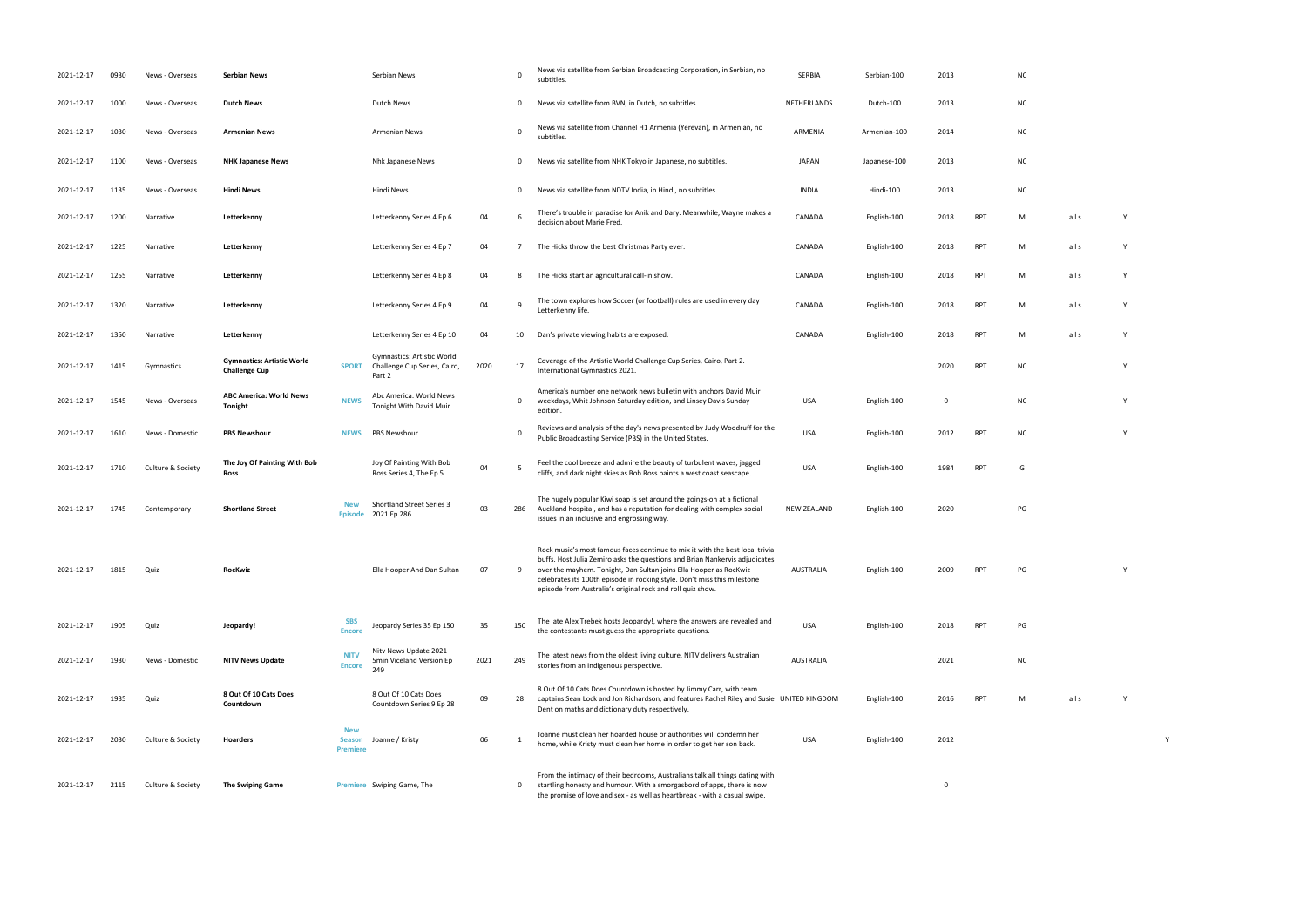| 2021-12-17 | 2215 | Sexuality       | The Science Behind Sex             |                       | The Science Behind Sex           | 00 | $\Omega$     | Sex is a simple word for a very complex set of desires. It cuts to the core of<br>our passions, our wants, our emotions. But when it goes wrong, it can be<br>the most painful thing of all. Professor Alice Roberts looks through 45 years<br>UNITED KINGDOM<br>of research to see how science came to understand sex, strived to solve<br>our problems with it, and even help us to do it better. Can science save the<br>day when sex goes wrong? |                  | English-100    | 2013         | <b>RPT</b> | M         | n s |
|------------|------|-----------------|------------------------------------|-----------------------|----------------------------------|----|--------------|------------------------------------------------------------------------------------------------------------------------------------------------------------------------------------------------------------------------------------------------------------------------------------------------------------------------------------------------------------------------------------------------------------------------------------------------------|------------------|----------------|--------------|------------|-----------|-----|
| 2021-12-17 | 2315 | Period          | <b>Project Blue Book</b>           |                       | <b>Operation Mainbrace</b>       | 02 | 10           | When UFOs and USOs (unidentified submersible objects) begin plaguing a<br>massive naval exercise on the border of Russian waters, Hynek and Quinn<br>realise it's up to them to stop a rogue Admiral from starting WWIII                                                                                                                                                                                                                             | USA              | English-100    | 2019         | <b>RPT</b> | M         | a v |
| 2021-12-17 | 2405 | News - Overseas | <b>Vice News Tonight</b>           | New<br><b>Episode</b> | Vice News Tonight 2021 Ep<br>163 | 01 | 163          | VICE News Tonight cuts through the spin, disinformation, and punditry to<br>bring you in-depth coverage of the day's top stories, and fearless on-the-<br>ground reporting on the people, places, and voices you won't see<br>anywhere else.                                                                                                                                                                                                         | USA              |                | 2021         |            | <b>NC</b> |     |
| 2021-12-17 | 2500 | Comedy          | <b>Welcome To Me</b>               | <b>MOVIE</b>          |                                  |    | $\mathbf 0$  | Kristen Wiig stars as Alice Klieg, a young woman with psychiatric issues<br>who unexpectedly wins the lottery. Inspired by her idol, Oprah, Alice<br>decides to use her new fortune to start her own television talk show.<br>Nothing proves to be off limits for her eccentric new show. When Alice<br>chooses to stop taking her psychiatric medicine, the quirky show becomes<br>even zanier.                                                     | USA              | English-100    | 2015         | <b>RPT</b> | MA        | l n |
| 2021-12-17 | 2635 | News - Overseas | <b>NHK World English News</b>      |                       | Nhk World English News           |    | $\mathbf 0$  | News and information on Japan's politics, business, culture, entertainment<br>and more, in English.                                                                                                                                                                                                                                                                                                                                                  | <b>JAPAN</b>     | English-100    | $\mathbf{0}$ |            | ΝC        |     |
| 2021-12-17 | 2700 | News - Overseas | <b>Thai News</b>                   |                       | Thai News                        |    | $\mathbf 0$  | News via satellite from Thai Public Broadcasting Service, in Thai, no<br>subtitles.                                                                                                                                                                                                                                                                                                                                                                  | THAILAND         | Thai-100       | $\mathbf 0$  |            | <b>NC</b> |     |
| 2021-12-17 | 2730 | News - Overseas | <b>Bangla News</b>                 |                       | Bangla News                      |    | 0            | News via satellite from Channel i Bangladesh, in Bangla, no subtitles.                                                                                                                                                                                                                                                                                                                                                                               | BANGLADESH       | Bengali-100    | $\mathbf{0}$ |            | NC        |     |
| 2021-12-17 | 2800 | News - Overseas | Punjabi News                       |                       | Punjabi News                     |    | $\mathbf 0$  | News via satellite from India, in Punjabi, no subtitles.                                                                                                                                                                                                                                                                                                                                                                                             | <b>INDIA</b>     | Punjabi-100    | $\mathbf{0}$ |            | NC        |     |
| 2021-12-17 | 2830 | News - Overseas | Sri Lankan Sinhalese News          |                       | Sri Lankan Sinhalese News        |    | 0            | News from Sri Lanka Rupavahini Corporation Colombo Sri Lanka, in<br>Sinhalese, no subtitles.                                                                                                                                                                                                                                                                                                                                                         | <b>SRI LANKA</b> | Sinhalese-100  | $\mathbf{0}$ |            | NC        |     |
| 2021-12-18 | 0500 | News - Overseas | Korean News                        |                       | Korean News                      |    | 0            | News via satellite from YTN Korea, in Korean, no subtitles.                                                                                                                                                                                                                                                                                                                                                                                          | SOUTH KOREA      | Korean-100     | 2013         |            | NC        |     |
| 2021-12-18 | 0530 | News - Overseas | <b>Indonesian News</b>             |                       | <b>Indonesian News</b>           |    | $\mathbf{0}$ | News via satellite from TVRI Jakarta, in Indonesian, no subtitles.                                                                                                                                                                                                                                                                                                                                                                                   | <b>INDONESIA</b> | Indonesian-100 | 2013         |            | ΝC        |     |
| 2021-12-18 | 0610 | News - Overseas | <b>Hong Kong News</b>              |                       | Hong Kong News                   |    | $\mathbf{0}$ | News via satellite from TVB Hong Kong, in Cantonese, no subtitles.                                                                                                                                                                                                                                                                                                                                                                                   | <b>HONG KONG</b> | Cantonese-100  | 2013         |            | NC        |     |
| 2021-12-18 | 0630 | News - Overseas | <b>Deutsche Welle English News</b> |                       | Deutsche Welle English<br>News   |    | $\Omega$     | News and analysis of the top international and European news and current<br>affairs from Berlin, in English.                                                                                                                                                                                                                                                                                                                                         | <b>GERMANY</b>   | English-100    | $\mathbf 0$  |            | ΝC        |     |
| 2021-12-18 | 0700 | News - Overseas | <b>Russian News</b>                |                       | <b>Russian News</b>              |    | $\mathbf 0$  | News via satellite from NTV Moscow, in Russian, no subtitles.                                                                                                                                                                                                                                                                                                                                                                                        | <b>RUSSIA</b>    | Russian-100    | 2013         |            | NC        |     |
| 2021-12-18 | 0730 | News - Overseas | <b>Polish News</b>                 |                       | Polish News                      |    | $\mathbf{0}$ | Wydarzenia from Polsat in Warsaw via satellite, in Polish, no subtitles.                                                                                                                                                                                                                                                                                                                                                                             | POLAND           | Polish-100     | 2013         |            | NC        |     |
| 2021-12-18 | 0800 | News - Overseas | <b>Romanian News</b>               |                       | <b>Romanian News</b>             |    | $\mathbf 0$  | News via satellite from TVRi Bucharest Romania, in Romanian, no subtitles.                                                                                                                                                                                                                                                                                                                                                                           | ROMANIA          | Romanian-100   | $\mathbf{0}$ |            | <b>NC</b> |     |
| 2021-12-18 | 0830 | News - Overseas | <b>Macedonian News</b>             |                       | <b>Macedonian News</b>           |    | $\mathbf 0$  | News via satellite from public broadcaster MRT in Skopje, in Macedonian,<br>no subtitles.                                                                                                                                                                                                                                                                                                                                                            | MACEDONIA        | Macedonian-100 | 2013         |            | NC        |     |
| 2021-12-18 | 0900 | News - Overseas | <b>Croatian News</b>               |                       | Croatian News                    |    | 0            | News via satellite from HRT Croatia, in Croatian, no subtitles.                                                                                                                                                                                                                                                                                                                                                                                      | CROATIA          | Croatian-100   | 2013         |            | NC        |     |
| 2021-12-18 | 0930 | News - Overseas | <b>Serbian News</b>                |                       | Serbian News                     |    | 0            | News via satellite from Serbian Broadcasting Corporation, in Serbian, no<br>subtitles.                                                                                                                                                                                                                                                                                                                                                               | SERBIA           | Serbian-100    | 2013         |            | NC        |     |
| 2021-12-18 | 1000 | News - Overseas | <b>Dutch News</b>                  |                       | Dutch News                       |    | 0            | News via satellite from BVN, in Dutch, no subtitles.                                                                                                                                                                                                                                                                                                                                                                                                 | NETHERLANDS      | Dutch-100      | 2013         |            | <b>NC</b> |     |
| 2021-12-18 | 1030 | News - Overseas | <b>Hungarian News</b>              |                       | Hungarian News                   |    | 0            | News via satellite from Duna TV (DTV) Budapest, in Hungarian, no subtitles.                                                                                                                                                                                                                                                                                                                                                                          | <b>HUNGARY</b>   | Hungarian-100  | 2013         |            | <b>NC</b> |     |
| 2021-12-18 | 1100 | News - Overseas | <b>NHK Japanese News</b>           |                       | Nhk Japanese News                |    | $\mathbf 0$  | News via satellite from NHK Tokyo in Japanese, no subtitles.                                                                                                                                                                                                                                                                                                                                                                                         | <b>JAPAN</b>     | Japanese-100   | 2013         |            | <b>NC</b> |     |
| 2021-12-18 | 1135 | News - Overseas | <b>Hindi News</b>                  |                       | Hindi News                       |    | $\mathbf 0$  | News via satellite from NDTV India, in Hindi, no subtitles.                                                                                                                                                                                                                                                                                                                                                                                          | <b>INDIA</b>     | Hindi-100      | 2013         |            | NC        |     |

| M        | n <sub>s</sub> |             | Y |
|----------|----------------|-------------|---|
|          |                |             |   |
| M        | a v            | $\mathsf Y$ |   |
| NC       |                |             |   |
| MA       | $\ln$          |             | Y |
| NC       |                |             |   |
| NC       |                |             |   |
| NC       |                |             |   |
| NC       |                |             |   |
| NC       |                |             |   |
| NC       |                |             |   |
| NC       |                |             |   |
| NC       |                |             |   |
| NC       |                |             |   |
| NC       |                |             |   |
| NC       |                |             |   |
| NC       |                |             |   |
| NC       |                |             |   |
| NC       |                |             |   |
| NC       |                |             |   |
| NC       |                |             |   |
| NC       |                |             |   |
| NC       |                |             |   |
| $N \cap$ |                |             |   |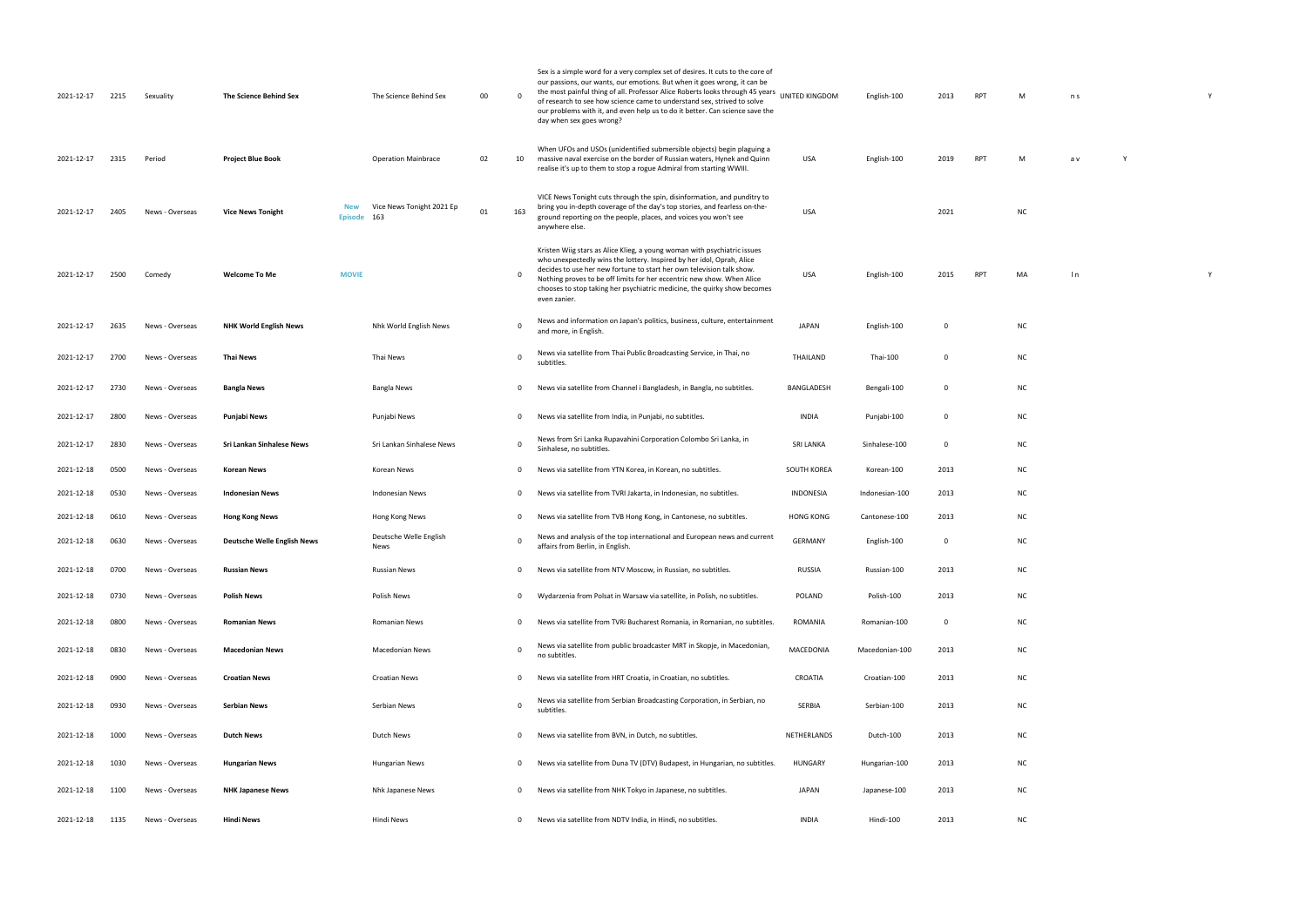|   |  | Y |  |
|---|--|---|--|
| G |  |   |  |
|   |  |   |  |
|   |  |   |  |

| ИC |  |  |  |
|----|--|--|--|

| E | <b>NC</b> |  |
|---|-----------|--|
|   |           |  |
|   |           |  |

| . . |  |
|-----|--|
|     |  |
|     |  |
|     |  |
|     |  |
|     |  |
|     |  |
|     |  |
|     |  |

| PG |  |  |  |
|----|--|--|--|
|    |  |  |  |

| <b>NC</b> | Υ |
|-----------|---|
| <b>NC</b> | Υ |

```
UNITED STATES RESERVED AND RESERVED AT A VALUE OF A VALUE OF A VALUE OF A VALUE OF A VALUE OF A VALUE OF A VALUE OF A VALUE OF A VALUE OF A VALUE OF A VALUE OF A VALUE OF A VALUE OF A VALUE OF A VALUE OF A VALUE OF A VALUE
```

| PG |     | Υ |
|----|-----|---|
|    |     |   |
| PG | als | Υ |

$$
M \qquad \qquad h \vee \qquad \qquad Y
$$

| 2021-12-18 | 1200 | Drama             | Kanyekanye                                       | <b>SHORT</b>    | Kanyekanye                                                     |      | $\mathbf{0}$            | In a township in South Africa, an argument about which apple is better, the<br>red or the green, causes the greatest divide in the towns history. A big<br>white line is drawn through the middle of the town and everyone who<br>believes that the green apple is better lives on the right side of town, in a<br>green house and only wears green clothing. While everyone who believes<br>that the red apple is better lives on the left side of town in a red house and<br>only wears red clothing. The one rule that greens and reds do not mix is<br>broken when Thomas a boy from the green side of town falls in love with<br>Thandi a girl from the red side of town. | SOUTH AFRICA   | Zulu-100    | 2013        | RPT             | G         |     |   |  |
|------------|------|-------------------|--------------------------------------------------|-----------------|----------------------------------------------------------------|------|-------------------------|--------------------------------------------------------------------------------------------------------------------------------------------------------------------------------------------------------------------------------------------------------------------------------------------------------------------------------------------------------------------------------------------------------------------------------------------------------------------------------------------------------------------------------------------------------------------------------------------------------------------------------------------------------------------------------|----------------|-------------|-------------|-----------------|-----------|-----|---|--|
| 2021-12-18 | 1230 | Basketball        | <b>Basketball: SBS Courtside</b>                 | <b>SPORT</b>    | Basketball: Courtside 2021,<br>Ep 17                           | 2021 | 17                      | Adrian Arciuli presents SBS Courtside. The program features key highlights<br>from the season and previews the upcoming games live on SBS VICELAND.                                                                                                                                                                                                                                                                                                                                                                                                                                                                                                                            |                |             | 2021        | RPT             | NC        |     |   |  |
| 2021-12-18 | 1300 | Basketball        | NBA 2021-2022: Spurs V Jazz                      | <b>LIVE</b>     | Basketball: Nba 2021-2022,<br>San Antonio Spurs V Utah<br>Jazz | 2021 | 17                      | Live coverage of the 2021-2022 National Basketball Association. San<br>Antonio Spurs take on Utah Jazz at Vivint Smart Home Arena. Tip-off at<br>1.05pm AEDT.                                                                                                                                                                                                                                                                                                                                                                                                                                                                                                                  | USA            |             | 2021        | LIVE            | <b>NC</b> |     |   |  |
| 2021-12-18 | 1530 | Comedy            | Julian                                           | <b>SHORT</b>    | Julian                                                         |      | $\Omega$                | Julian is an attentive and precise nine-year-old, who promptly informs the<br>teacher when he learns of misbehaviour. Exasperated by the interruptions,<br>the teacher sends him off to the headmaster and Julian doesn't find that<br>fair at all. What is to become of such a boy.                                                                                                                                                                                                                                                                                                                                                                                           | AUSTRALIA      | English-100 | 2011        | <b>RPT</b>      | PG        | a   | Y |  |
| 2021-12-18 | 1545 | History           | <b>Ancient Aliens</b>                            |                 | Alien Power Plants                                             | 04   | 13                      | The greatest civilisations of antiquity running on electrical power, energy<br>generating microwaves produced at the Great Pyramid of Giza, and a<br>wireless energy grid that crossed the globe. Did our ancestors have an<br>understanding of how to generate power thousands of years before<br>modern man?                                                                                                                                                                                                                                                                                                                                                                 | USA            | English-100 | 2012        | RPT             | PG        |     |   |  |
| 2021-12-18 | 1635 | News - Overseas   | <b>ABC America: World News</b><br><b>Tonight</b> | <b>NEWS</b>     | Abc America: World News<br>Tonight With David Muir             |      | $\mathbf 0$             | America's number one network news bulletin with anchors David Muir<br>weekdays, Whit Johnson Saturday edition, and Linsey Davis Sunday<br>edition.                                                                                                                                                                                                                                                                                                                                                                                                                                                                                                                             | USA            | English-100 | $\mathbf 0$ |                 | <b>NC</b> |     | Y |  |
| 2021-12-18 | 1700 | News - Domestic   | <b>PBS Newshour</b>                              | <b>NEWS</b>     | PBS Newshour                                                   |      | $\overline{\mathbf{0}}$ | Reviews and analysis of the day's news presented by Judy Woodruff for the<br>Public Broadcasting Service (PBS) in the United States.                                                                                                                                                                                                                                                                                                                                                                                                                                                                                                                                           | <b>USA</b>     | English-100 | 2012        | <b>RPT</b>      | <b>NC</b> |     | Y |  |
| 2021-12-18 | 1800 | Culture & Society | <b>When Demolitions Go Wrong</b>                 |                 | When Demolitions Go<br>Wrong Series 1 Ep 2                     | 01   | $\overline{2}$          | Hundreds of thousands of unwanted buildings are demolished every year.<br>Often taking months of planning, the majority go off without a hitch. But<br>sometimes disaster strikes, devastating other properties.                                                                                                                                                                                                                                                                                                                                                                                                                                                               | UNITED KINGDOM | English-100 | 2018        | RPT             | G         |     |   |  |
| 2021-12-18 | 1850 | Culture & Society | The Story Of The Songs                           |                 | Police And Sting                                               | 01   | $\overline{\mathbf{3}}$ | The personal and career progression of Sting and fellow musicians Stewart<br>Copeland and Andy Summers - members of the band Police.                                                                                                                                                                                                                                                                                                                                                                                                                                                                                                                                           | UNITED KINGDOM | English-100 | 2020        | <b>RPT</b>      | PG        |     | Y |  |
| 2021-12-18 | 1940 | Narrative         | <b>Brooklyn Nine-Nine</b>                        |                 | Dillman                                                        | 07   |                         | When a prank goes disastrously awry, things at the Nine-Nine take a<br>distinctly Agatha Christie turn.                                                                                                                                                                                                                                                                                                                                                                                                                                                                                                                                                                        | <b>USA</b>     | English-100 | 2019        | RP <sub>1</sub> | PG        | als | Y |  |
| 2021-12-18 | 2005 | Narrative         | <b>Brooklyn Nine-Nine</b>                        |                 | Admiral Peralta                                                | 07   | 10                      | Jake and his father deal with unsettled family business, while Amy and<br>Rosa work a high-profile case. Meanwhile, Terry wants to join the NYPD<br>band.                                                                                                                                                                                                                                                                                                                                                                                                                                                                                                                      | USA            | English-100 | 2019        | RPT             | PG        | als | Y |  |
| 2021-12-18 | 2030 | Variety           | Kelly Clarkson: When Christmas<br>Comes          | <b>Premiere</b> | Kelly Clarkson: When<br>Christmas Comes Around                 |      | $\mathbf{0}$            | Kelly Clarkson is bringing seasonal cheer this December with her holiday<br>spectacular, Kelly Clarkson's When Christmas Comes Around. The special<br>coincides with the release of Clarkson's new holiday album and will feature<br>new original songs as well as classics, dancing, superstar performances<br>featuring My Band Y'All with a streamlined modern orchestra and<br>remarkable duets. Guests include Brett Eldredge, Ariana Grande, Jay Leno,<br>Melissa McCarthy, Leslie Odom Jr., Amy Poehler, and, of course, Santa<br>Claus himself. The show will also feature some special everyday heroes<br>with life-changing surprises.                               | USA            | English-100 | 2021        |                 |           |     |   |  |
| 2021-12-18 | 2130 | Thriller          | The X-Files                                      |                 | Salvage                                                        | 08   | $\overline{q}$          | Scully and Doggett track a metallic man bent on killing those responsible<br>for his condition.                                                                                                                                                                                                                                                                                                                                                                                                                                                                                                                                                                                | <b>USA</b>     | English-100 | 2000        | <b>RPT</b>      | M         | h v | Y |  |
| 2021-12-18 | 2220 | Thriller          | The X-Files                                      |                 | Badlaa                                                         | 08   | 10                      | The agents pursue an Indian mystic who can manipulate the human mind.                                                                                                                                                                                                                                                                                                                                                                                                                                                                                                                                                                                                          | USA            | English-100 | 2000        | RPT             | MA        | h v | Y |  |
| 2021-12-18 | 2310 | Thriller          | The X-Files                                      |                 | Gift, The                                                      | 08   | 11                      | Doggett seeks to solve a mystery involving Mulder and a legendary<br>creature linked to Native American lore.                                                                                                                                                                                                                                                                                                                                                                                                                                                                                                                                                                  | <b>USA</b>     | English-100 | 2000        | RPT             | MA        | h v | Y |  |
| 2021-12-18 | 2400 | Thriller          | The X-Files                                      |                 | Medusa                                                         | 08   | 12                      | With the clock ticking, Doggett and a team of experts attempts to solve the<br>mystery behind strange deaths in a Boston subway tunnel.                                                                                                                                                                                                                                                                                                                                                                                                                                                                                                                                        | <b>USA</b>     | English-100 | 2000        | RPT             | M         | h v | Y |  |